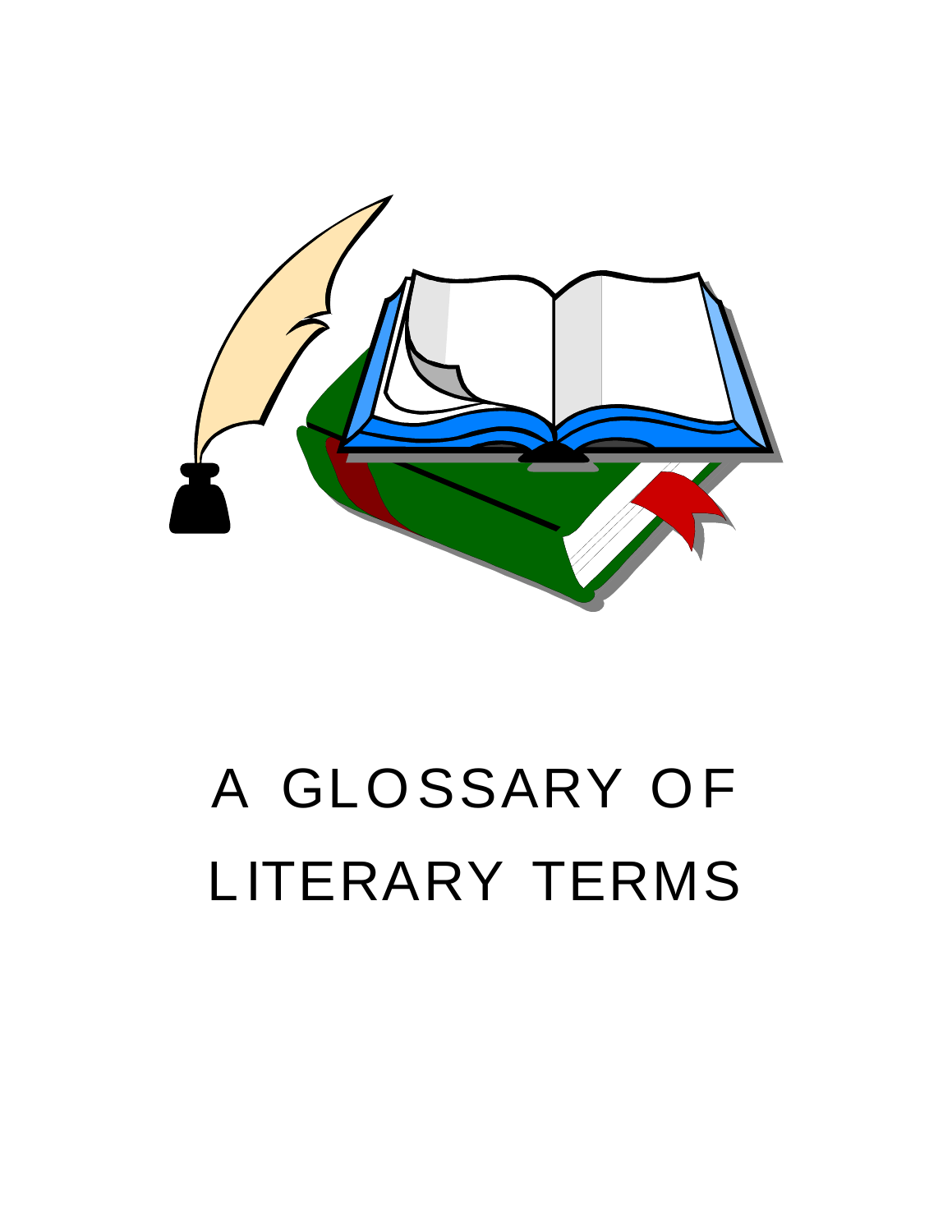- **ABSTRACTION** is the process of removing an element from its unifying design. e.g. a discussion of the disease images in Hamlet.
- **ABSURDISM** a philosophy based on the belief that man exists in an irrational and meaningless universe and that his search for order brings him into conflict with his universe.
- **ACCENT** is the stress thrown upon a syllable. e.g. ad dréss (verb); ád dress (noun)
- **AESTHETIC (also ESTHETIC)** suggests an appreciation of that which is beautiful; sensitive to beauty. Literature, drama, music, and ballet are termed aesthetic arts.
- **ALLEGORY** is a derivative of the Greek allegoria, meaning "to imply something else". Thus an allegory is a story, essay, play, or poem in which specific characters in concrete situations are intended to represent wider, general truths about human experience. In short, the story is symbolic. e.g. Bunyan's Pilgrim's Progress; the parables of Jesus, Aesop's fables
- **ALLITERATION** is the repetition of the first consonant sound in a consecutive series of words, usually for the purpose of heightening rhythmic effect or suggesting an emotion or sensation. e.g. round the rugged rocks; the sun sank slowly
- **ALLUSION** is a casual reference to a work, person, place, or event which is assumed to be familiar to the reader, and which depends on this familiarity for its significance.

e.g. "You've met your Waterloo" alludes to the defeat of Napoleon at waterloo. <u>Waterloo.</u> The contract of the contract of the contract of the contract of the contract of the contract of the contract of the contract of the contract of the contract of the contract of the contract of the cont

e.g. "the face that launched a thousand ships" refers to Helen of Troy

- **BIBLICAL ALLUSION** has reference to the Holy Bible. e.g. "another flood is coming" requires a familiarity with the story of Noah for clarity that is a set of the set of the set of the set of the set of the set of the set of the set of the set of the set of the set of the set of the set of the set of the set of the set of the set of the set of the se
- **AMBIGUITY** is a vagueness or lack of clarity of meaning or expression which makes possible more than one interpretation.
- **AMERICAN DREAM, THE**, based on both the Puritan work ethic that hard work and industry breed success and the promise of a brave new world, The American Dream is at once an elusive and illusory aspiration. The works of such writers as F. Scott Fitzgerald, John Steinbeck, Ernest Hemingway, and Arthur Miller illustrate the number of treatments of the theme, ranging from a bitter indictment of American values, to the sham and shame of a false and unattainable promise, to the cultural barrenness, moral and spiritual emptiness of 20<sup>th</sup>-century America. *(Benét's Readers'* Encyclopedia)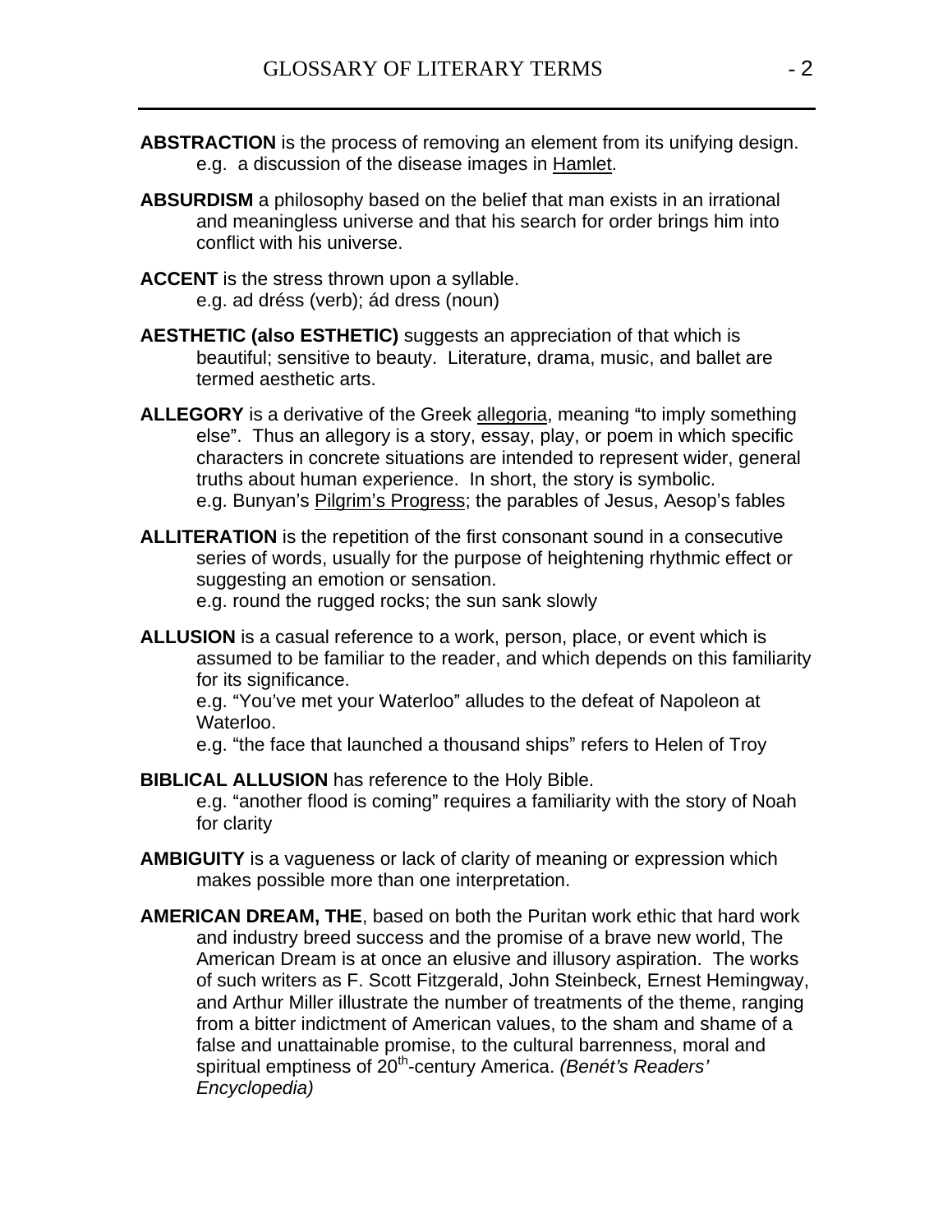**ANAPEST**, a three syllable metrical FOOT consisting of two unaccented syllables followed by an accented syllable, as in the word buccaneer. In the following line, the feet are divided by slashes, and since there are four feet, the line can be described as anapestic TETRAMETER.

> For the moon / never beams, / without bring / ing me dreams... Poe, "Annabel Lee" et al. Annual annual annual annual annual annual annual annual annual annual annual annual

- **ANACHRONISM** is the misplacement of a person or object in time. e.g. a clock in Shakespeare's Julius Caesar.
- **ANALOGY** is the likeness in some ways between things which are otherwise unlike.

e.g. There is an analogy between a pump and the human heart.

- **ANASTROPHE**, inversion of the usual order of the parts of a sentence, primarily for emphasis or to achieve a certain rhythm or rhyme. Oliver Wendell Holmes' line "Wrecked is the ship of pearl", is a reversal or inversion of the normal order of subject-verb-object (complement), "The ship of pearl is wrecked." <u>here is a set of the set of the set of the set of the set of the set of the set of the set of the set of the set of the set of the set of the set of the set of the set of the set of the set of the set of the set</u>
- **ANECDOTE** is a short, personal story employed to illustrate a thought or argument.
- **ANTAGONIST** is the character in a drama or novel who presents the greatest opposition to the central figure (protagonist). e.g. sympathetic antagonist like Macduff in Macbeth or villainous antagonist like Iago in Othello
- **ANTEBELLUM**, existing before a war, often in reference to the American Civil war. In the contract of the contract of the contract of the contract of the contract of the contract of the contract of the contract of the contract of the contract of the contract of the contract of the contract of the co
- **ANTECEDENT ACTION**, action that takes place before the story line opens.
- **ANTICLIMAX** is the falling off or letdown in events or statements, sometimes gradual and sometimes abrupt (in which case the result is usually ludicrous).
- **ANTITHESIS** is the placement of ideas in sharp contrast; the direct contrast of structurally parallel word-groupings. Thus an antithetic sentence is a balanced sentence in which ideas or words are in opposition, more strikingly so because of the balance.

e.g. "To err is human, to forgive divine"; sink or swim; stand or fall

**APATHY**, a lack of interest.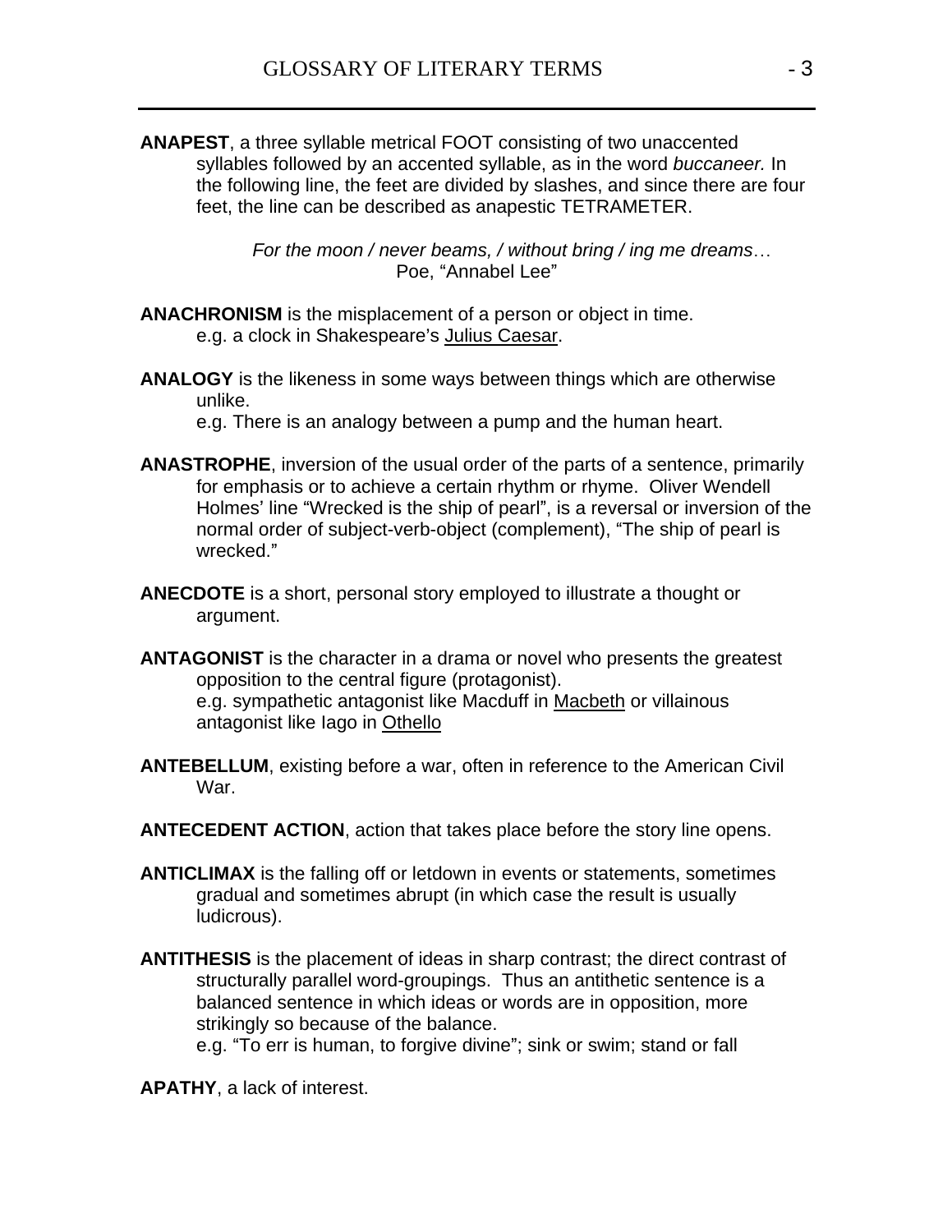**APHORISM** (1) a terse, pithy statement in poetry or prose expressing a general thought, maxim, or proverb; (2) a concise and perceptive statement of principle, lacking the witty quality of the epigram but gaining effectiveness from its blunt expression.

e.g. "This above all: to thine own self be true."

- **APOSTROPHE** is a figure of speech in which animate or inanimate objects are addressed in the second person (thou, you) as though present. e.g. "Rise you rugged rocks and do battle in my cause "The answer, my friend, is blowing in the wind".
- **ARCHAISM** is an antiquated word or expression. e.g. in sooth, methinks, forswear, forsooth
- **ARCHETYPE** is an original type which others imitate. A literary archetype is a character or theme that recurs frequently.

e.g. the heroic adventurer, the death and re-birth idea in mythology; and the isolation and self-recognition motif in tragedy

- **ARGUMENT** is a mode of writing intended to influence a person to believe differently through reason
- **ASIDE** is a brief, often sarcastic or revealing comment made by an actor to the audience and not meant to be heard by the other stage characters. It allows the spectators to hear significant and sometimes foreshadowing comments.

e.g. Iago's aside in Othello: "With as little a web as this will I/Ensnare as great a fly as Cassio.

- **ASPIRATES** are sounds designated by the letters "h", "w", and "wh".
- **ASSONANCE** is the repetition of the vowel sounds in a series of words e.g. "The winds that will be howling at all hours, And are up-gathered now like sleeping flowers;" – the words "howling", "hours", "now", and "flowers" have the same vowel sound and so are said to have assonance.
- **ATMOSPHERE** is the emotional tone and overall effect of a narrative or descriptive passage.

e.g. Poe creates an atmosphere of pervading horror through his lavishly described settings.

**ATTITUDE** is the feeling that a writer has toward his subject; conveyed to the reader through the writer's tone. e.g. One writer may feel awe toward the subject of mountains; another writer may feel terror.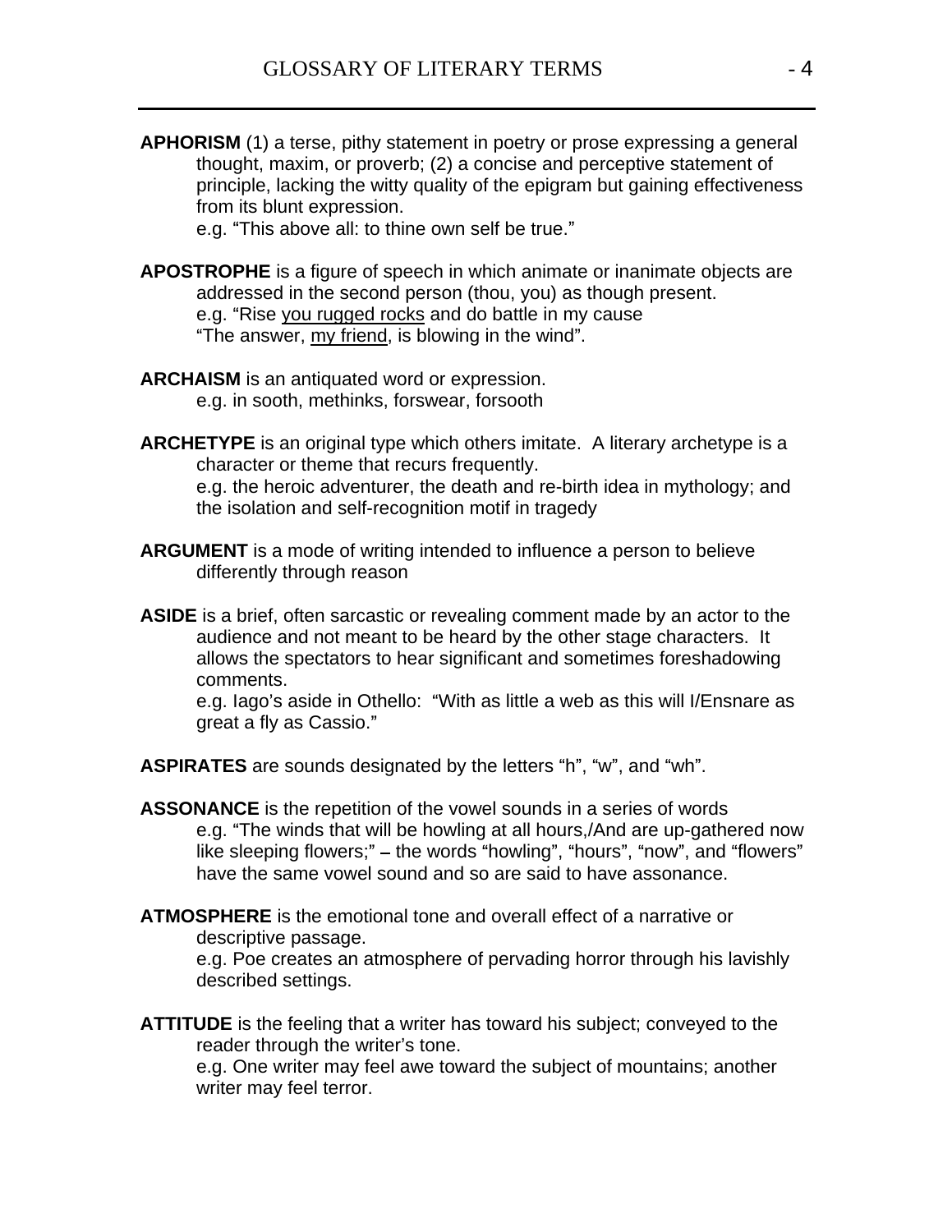- **BALANCED SENTENCE** is one in which phrases or clauses "balance" each other by virtue of their likeness of structure, their direct contrast or similarity in meaning and their approximate equality of length. e.g. "He maketh me to lie down in green pastures/He leadeth me beside the still waters
- **BALLAD**, a NARRATIVE of unknown authorship passed on in the oral tradition. It often makes use of repetition and DIALOGUE. A ballad whose author is known is called a literary ballad.
- **BALLAD STANZA**, a STANZA usually consisting of four alternating lines of IAMBIC TETRAMETER and TRIMETER and rhyming the second and fourth lines.

We cross the prairie as of old / The Pilgrims crossed the sea, To make the West, as they the East, / The homestead of the free. Whittier, "The Kansas Emigrants"

- **BATHOS** refers to a sudden comedown from the grand to the ridiculous. (Also used to refer to overly sentimental presentations or passages as in soap operas and many Hollywood films – play on the word "pathos"). e.g. highly implausible and artificial speeches of Macduff's children before they are murdered in Macbeth
- **BIOGRAPHY**, an account of a person's life. (See Ulibarri's "My Grandmother Smoked Cigars".) Autobiography is the story of all of a person's life written by the person who lived it. (See Hansberry's "To Be Young, Gifted and Black .)
- **BLANK VERSE** is unrhymed iambic pentameter.

e.g. "Night's candles are burnt out, and jocund day / Stands tiptoe on the misty mountain top." Shakespeare

- **BURLESQUE** (see SATIRE)
- **CACOPHONY** is a series of unpleasant, discordant sounds.

e.g. "I wish my tongue were a quiver the size of a huge cask / packed and crammed with long black venomous rankling darts" Poe, "The Bells" (see also EUPHONY)

**CADENCE** is the rhythm of a series of sounds, determined by the pattern of accented and unaccented sounds. The fall of voice in reading or speaking.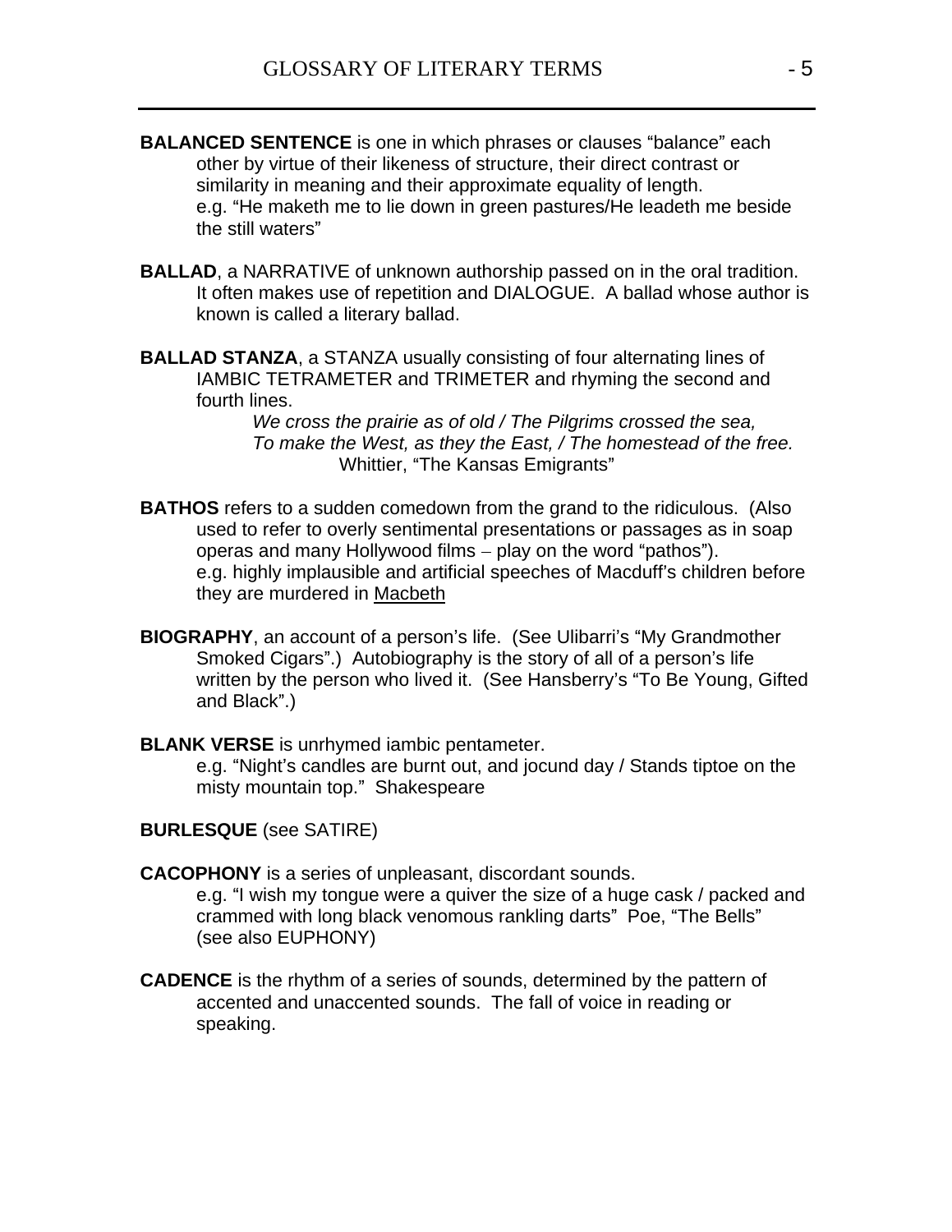- **CAESURA**, a pause in a line of verse, usually dictated by the sense of the line and often greater than a normal pause. For purposes of study, the mark indicating a caesura is two short vertical lines (ll). A caesura can be indicated by punctuation, the grammatical construction of a sentence, or the placement of lines on a page. It is used to add variety to regular meter and therefore to add emphasis to certain words.
- **CARICATURE**, exaggeration of prominent features of appearance or character.
- **CARPE DIEM**, Latin for "seize the day", the name applied to a THEME frequently found in LYRIC poetry: "enjoy life's pleasures while you are able".
- **CATASTROPHE** is that part of a tragedy in which ruin or death befalls one or some of the central characters. This point in the play is termed a catastrophe only when the conflict involves a protagonist with praiseworthy qualities.
- **CATHARSIS** refers to the releasing effect which the arousal of emotions has on the person experiencing them; an emotional purification or release.
- **CHARACTER** is a person in a play, short story, or novel.
	- **ROUND CHARACTER** complex, many-sided, fully developed by the author **and the contract of the contract of the contract of the contract of the contract of the contract of the contract of the contract of the contract of the contract of the contract of the contract of the contract of th**
	- **FLAT CHARACTER** characterized by one or two traits only; often minor **STOCK CHARACTER** – is the stereotyped figure who has occurred so often in fiction that his nature is immediately known; e.g. the strong, silent sheriff; the mad scientist
	- **STATIC CHARACTER** same sort of person at the end of the story as he was at the beginning and the second state of the second state  $\sim$
	- **DYNAMIC or DEVELOPING CHARACTER** undergoes a permanent change in some aspect of his character, personality, or outlook

**CHRONOLOGY**, measuring time and dating events.

- **CHRONOLOGICAL**, arrangement of events in the order of their appearance.
- **CIRCUMLOCUTIO**N is a roundabout way of speaking; verbosity. e.g. "the wife of your father's brother" instead of "your aunt"
- **CLASSICAL** is a term which originally referred to the literary works of early Greece and Rome.
- **CLICHÉ** refers to an expression which was once original, but has since been used so frequently that it has become trite. e.g. high and dry, sober as a judge, doing his own thing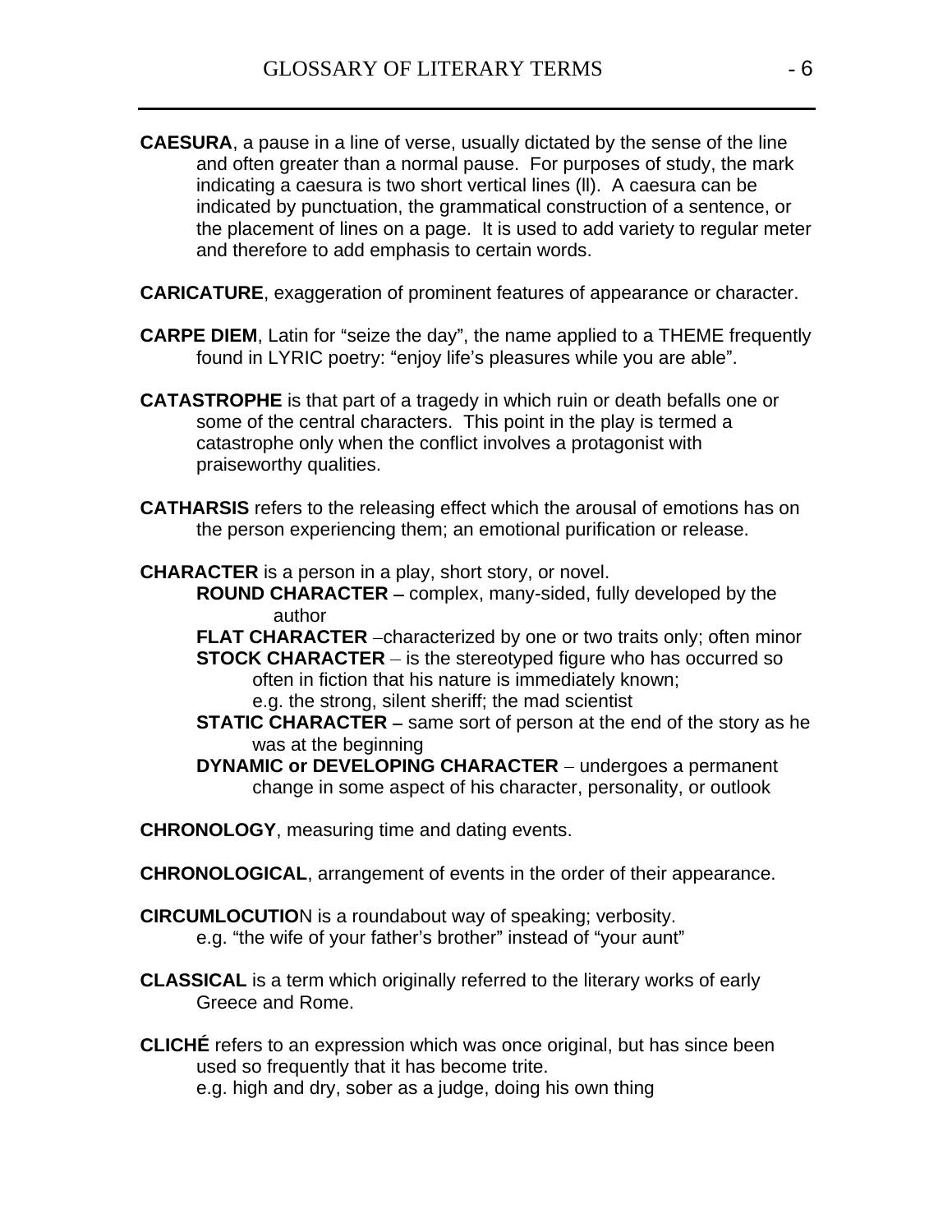- **CLIMAX** is the highest point of emotional response when the conflict is being resolved favourably or unfavourably; the high point, the decisive confrontation in any play or novel. A novel or play may have many minor climaxes. The contract of the contract of the contract of the contract of the contract of the contract of the contract of the contract of the contract of the contract of the contract of the contract of the contract of the
- **COHERENCE** is the clarity given to a piece of writing through a definite method of development and transitional devices.
- **COMEDY** is a play written largely for entertainment; in its broadest meaning, a drama which ends happily.
	- **COMEDY OF MANNERS** form ridiculing social rather than individual faults. The characters are laughed at because they represent social types with characteristic foibles of fashion and morality (The Importance of Being Earnest)
	- **FARCE** type of comedy wherein situations or behaviour are so ludicrous as to be incredible. Farce is achieved by placing one-dimensional characters in highly amusing situations which ignore all standards of probability (some television comedies).

**COMPARISON** is the similarity between two or more objects or situations.

- **COMPLICATION** is an event which introduces or intensifies conflict. e.g. in the play Macbeth, Duncan's naming of his son Malcolm as a potential successor to the throne is a complication to Macbeth.
- **CONCEIT** is an elaborate image or metaphor in which two dissimilar objects or situations are compared.

e.g. in "The Love Song of J. Alfred Prufrock", T. S. Eliot compares the evening sky to a "patient etherized upon a table"

**CONCRETE**, not theoretical or abstract.

**CONFLICT** is a clash between two opposing forces. The clash may be physical, mental, emotional, moral, social, etc.

Conflict is the struggle between two opposing forces. The four basic kinds of conflict are:  $\blacksquare$ 

- 1. a person against another person ("The Cask of Amontillado");
- 2. a person against nature ("The Bear");
- 3. a persona against society ("Harrison Bergeron"); and
- 4. two elements within a person struggling for mastery ("The Haunted Boy"). More than one kind of conflict can be and often is present in a work. As Robert Penn Warren put it, "no conflict, no story.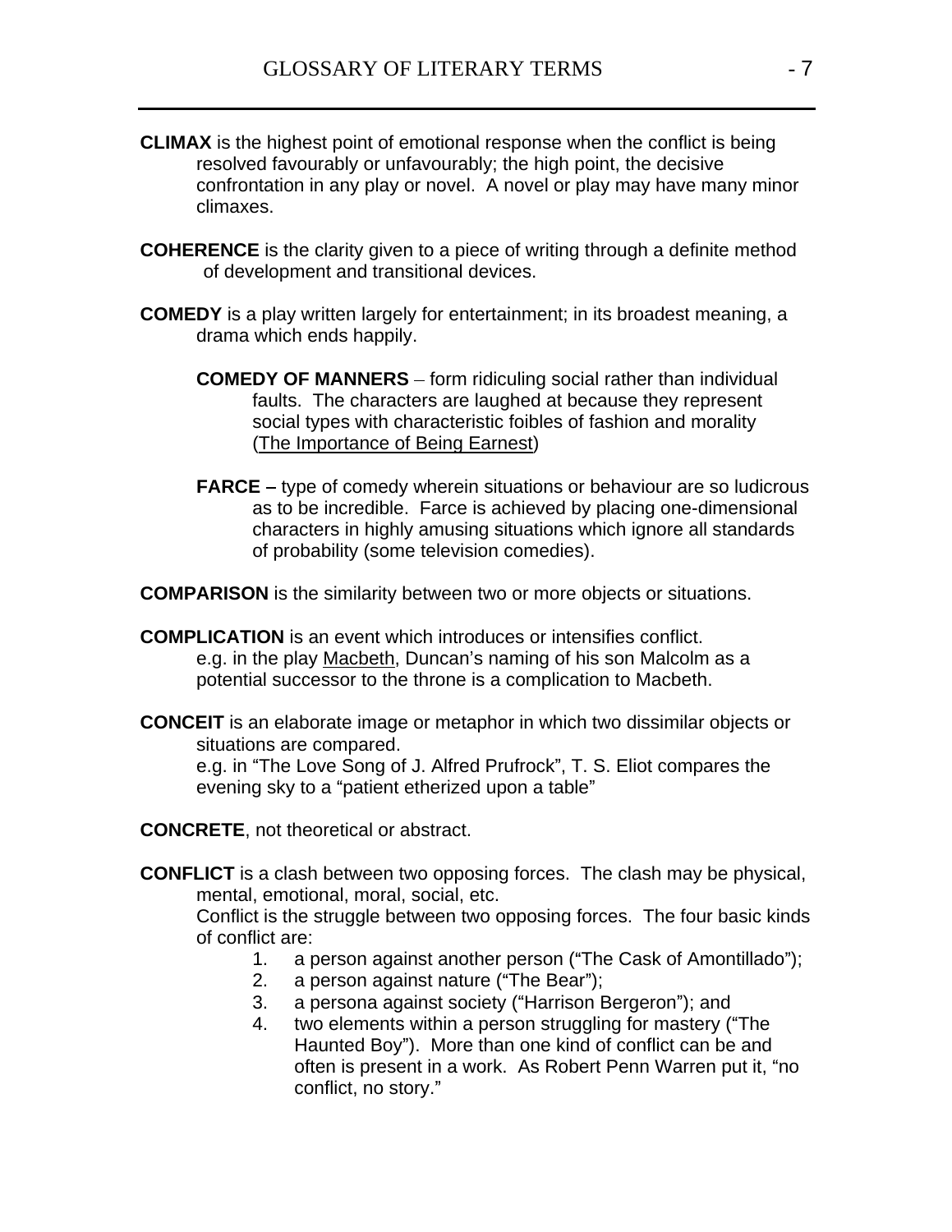**CONNOTATION, CONNOTATIVE MEANING** is the suggested meaning of words because of personal or cultural experience as opposed to DENOTATION which is the dictionary meaning.

e.g. 'portly', 'corpulent', and 'obese' all mean fleshy, but 'portly' connotes dignity, 'corpulent' connotes bulk, and 'obese' connotes an unpleasant excess of fat.

**CONSONANCE** is the repetition of a consonant sound within a series of words to produce a harmonious effect.

e.g. "And each slow dusk a drawing-down of blinds' from Owen's "Anthem for Doomed Youth". The repetition of the 'd' and 's' sounds here produces a slow weighted line appropriate to the poem's mood of mourning.

- **CONTINUANTS** are the sounds designated by letters 'm', 'n', 'r', and 'l'. Continuants tend to slow the pace in a prose passage or the rhythm in a poem. The contract of the contract of the contract of the contract of the contract of the contract of the contract of the contract of the contract of the contract of the contract of the contract of the contract of the cont
- **CONTRAST** is the dissimilarity between two or more objects or situations, pointed out directly or implicitly. Such literary devices as paradox, juxtaposition, antithesis, character foils, and irony are all means of producing contrasts.
- **CONVENTION** is any established literary practice which, although often unrealistic, is accepted by the reader or audience. e.g. omniscient narrator, soliloquy, walls removed from stage rooms, symbolic scenery, manipulated time sequences; in movies or television, full orchestral accompaniment to singing by persons ostensibly alone
- **CRISIS** is the turning point in the fortunes of the protagonist. There may be several minor crises in a play or novel. e.g. Fleance's escape in Macbeth; Antony's speech in Julius Caesar
- **DEDUCTION** is the reasoning from the general to the particular; reasoning from a generalization or a universal law to prove a specific case.
- **DENOTATION** is the specific dictionary meaning of words.
- **DENOUEMENT** (from the French verb denouer, meaning "to untie") is sometimes used to refer to the entire unravelling sequence which follows the climax of a novel or drama. More commonly, however, it refers simply to the final rounding off of the action.
- **DESCRIPTION** is writing in which sensory details are used to evoke the scene of the action or an impression.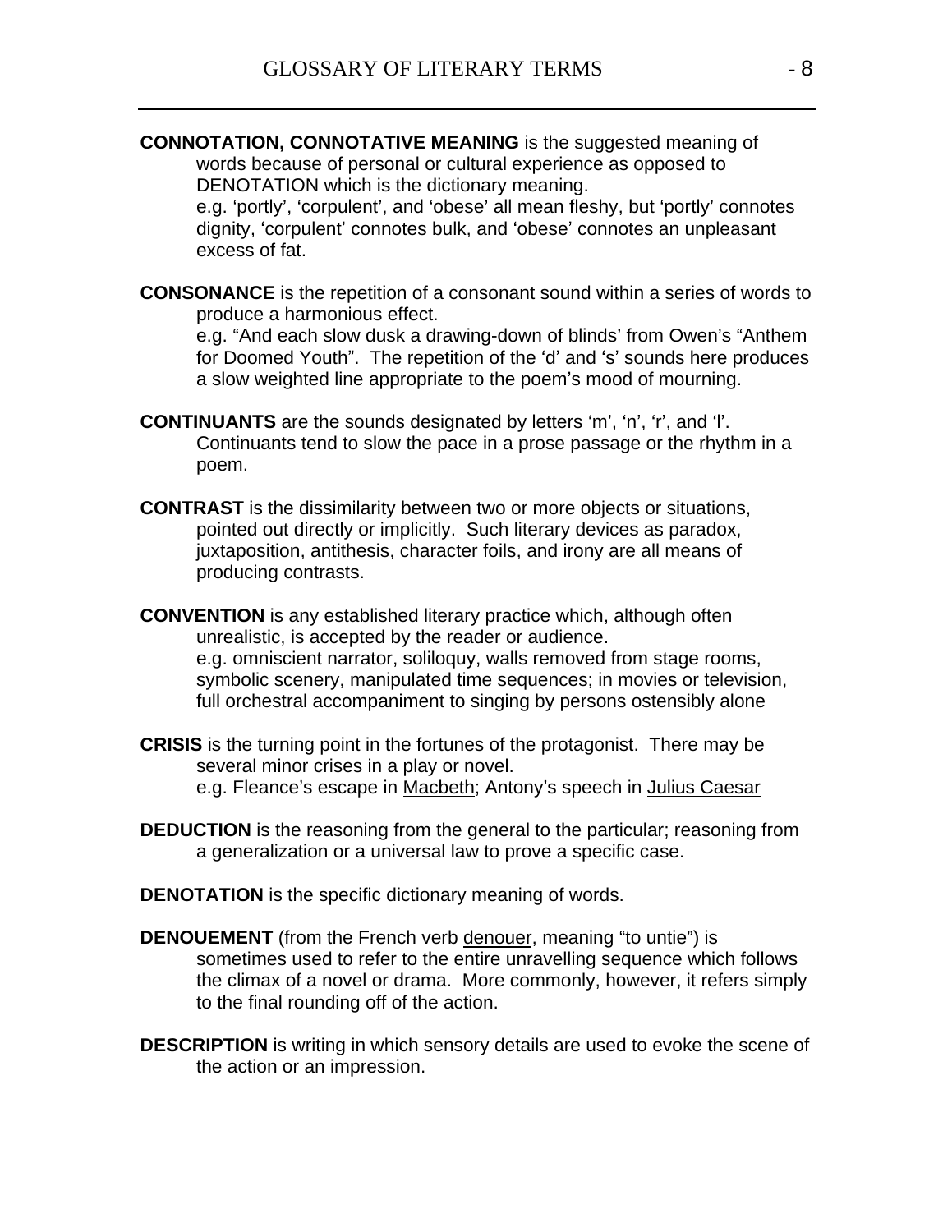- **DEUS EX MACHINA** (meaning literally "god out of a machine") is a term used to describe the entry into a dramatic sequence of some implausible event or coincidence; when the coming is contrived or artificial. e.g. last-minute rescue (as in Lord of the Flies); miraculous recovery; improbable escape
- **DIALOGUE**, the conversation between two or more people in a literary work. Dialogue can serve many purposes, among them
	- 1. CHARACTERIZATION of both of those speaking and of those spoken about, as in "Winter Dreams";
	- 2. the creation of MOOD or ATMOSPHERE, as in "The Fall of the House of Usher", which is a set of the set of the set of the set of the set of the set of the set of the set of the set of the set of the set of the set of the set of the set of the set of the set of the set of the set of
	- 3. the advancement of the PLOT as in "The Cask of Amontillado"; and
	- 4. the development of a THEME, as in "The Leader of the People".
- **DICTION** is the choice of words in literature; usually classified under such terms as abstract or concrete, precise or vague, technical or figurative or commonplace, connotative or denotative. e.g. for the word 'man' - 'cat', slang; 'guy' - colloquial; 'human being' formal; 'homo sapiens' - technical; 'poor barefooted animal' - figurative; etc.
- **DIDACTIC** literature is that whose purpose is to instruct as well as entertain. e.g. direct statements of principle accompanied by proof (formal essay); moral lessons translated into narratives (Aesop's Fables, Pilgrim's Progress); drama (G. G. Shaw's plays); poetry (Pope's Essay on Man).
- **DIRECT PRESENTATION** is the presentation of character, theme, subject through explicit statement.
- **DISCREPANCY**, to be in disagreement; at variance.
- **DISSONANCE** is discord, lack of harmony.
- **DOGGEREL** is a derogatory term to describe inferior poetry. e.g. Emily's verse in Huckleberry Finn is deliberate doggerel.
- **DRAMATIC CONVENTION**, any of several devices which the audience accepts as a substitution for reality in a dramatic work. For instance, the audience accepts that an interval between acts is a substitute for a passage of time greater than the interval, that a bare stage may be a meadow, that a balcony is attached to a house instead of an invisible scaffold, that an audible dialogue is really supposed to be whispered, or that dawn approaches with a rosy spotlight.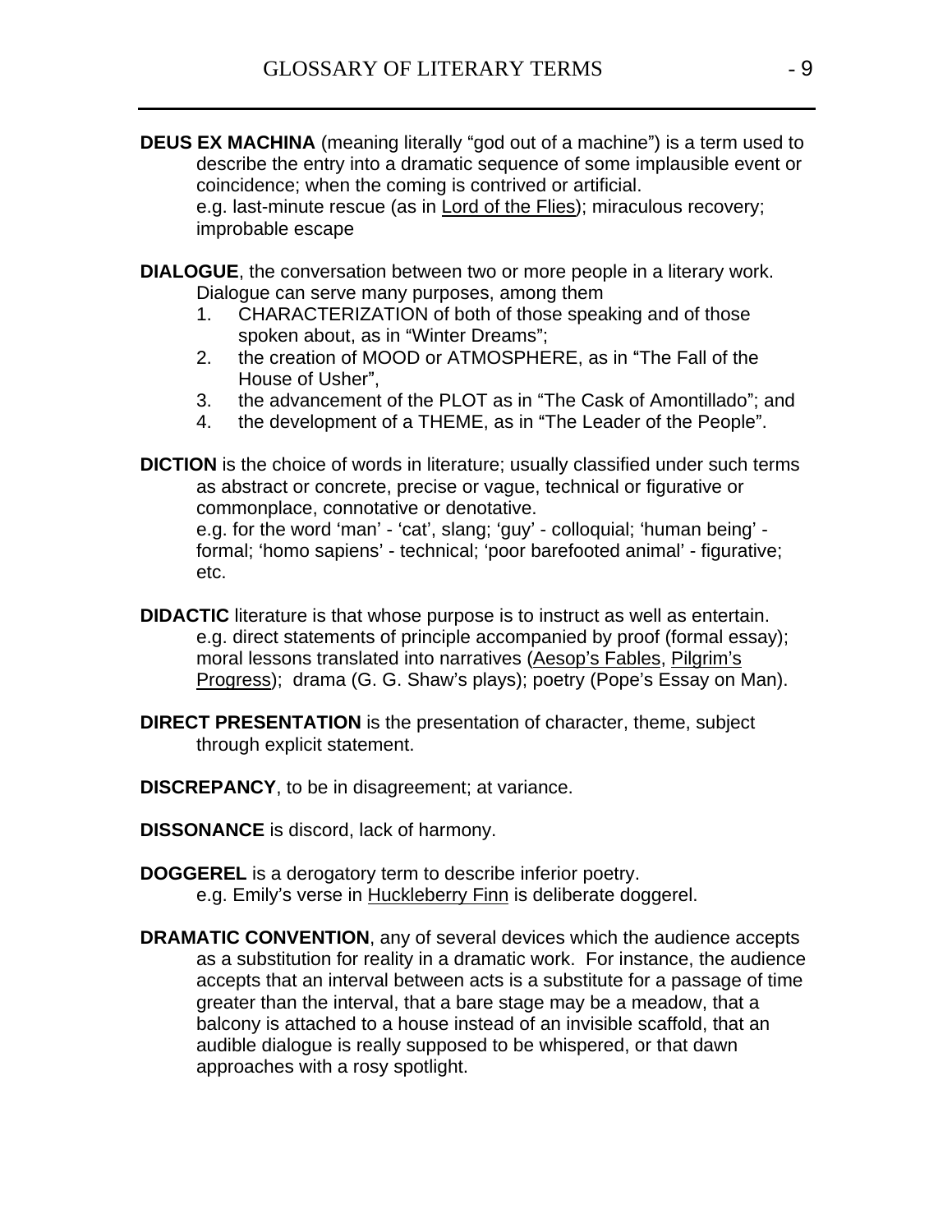- **DRAMATIC MONOLOGUE** is a poem involving an uninterrupted speech by a character to a silent second figure. It is meant to reveal the personality of the speaker through his manner of speech, the attitudes his remarks disclose, and the implied reactions of his listener. e.g. Robert Browning's "My Last Duchess"
- **DRAMATIC POETRY** is theatrical drama in a poetic form. e.g. Shakespeare's plays; T. S. Eliot's Murder in the Cathedral
- **DRAMATIS PERSONAE** are the dramatic characters in a play.
- **ELEGY** is a formal song or poem which expresses sorrow and usually praise for the one who is dead.

e.g. Milton's "Lycidas"; Shelley's "Adonais" "When Lilacs Last in the Dooryard Bloom'd" is Walt Whitman's elegy written on the death of Abraham Lincoln.

- **ELLIPSIS** is the omission of words or phrases grammatically necessary to a sentence. The omitted words, however, are implied. e.g. "I am not Prince Hamlet, nor was meant to be:/Am an attendant lord..." And the set of the set of the set of the set of the set of the set of the set of the set of the set o
- **EMANCIPATION**, the act or process of freeing from control, restraint, or the power of another; to free from bondage; to free from any controlling influence such as traditional mores or beliefs.
- **EMPATHY** is the projecting of oneself into the personality of a character and thereby understanding him/her.
- **END RHYME**, the rhyming of words at the ends of lines of poetry. (See also INTERNAL RHYME)
- **END-STOPPED LINE**, a line of poetry that contains a complete thought, thus necessitating the use of a semicolon or period at the end.

The ship, becalmed, at length stands still;

The steed must rest beneath the hill;

Thoreau, "Though All the Fates"

(See also RUN-ON LINE)

**ENJAMBEMENT** is the running together of cadence and thought in two consecutive lines of poetry. e.g. Porphyria's Lover: "...she guessed not how / Her darling one wish would be heard." The same state of the state of the state of the state of the state of the state of the state o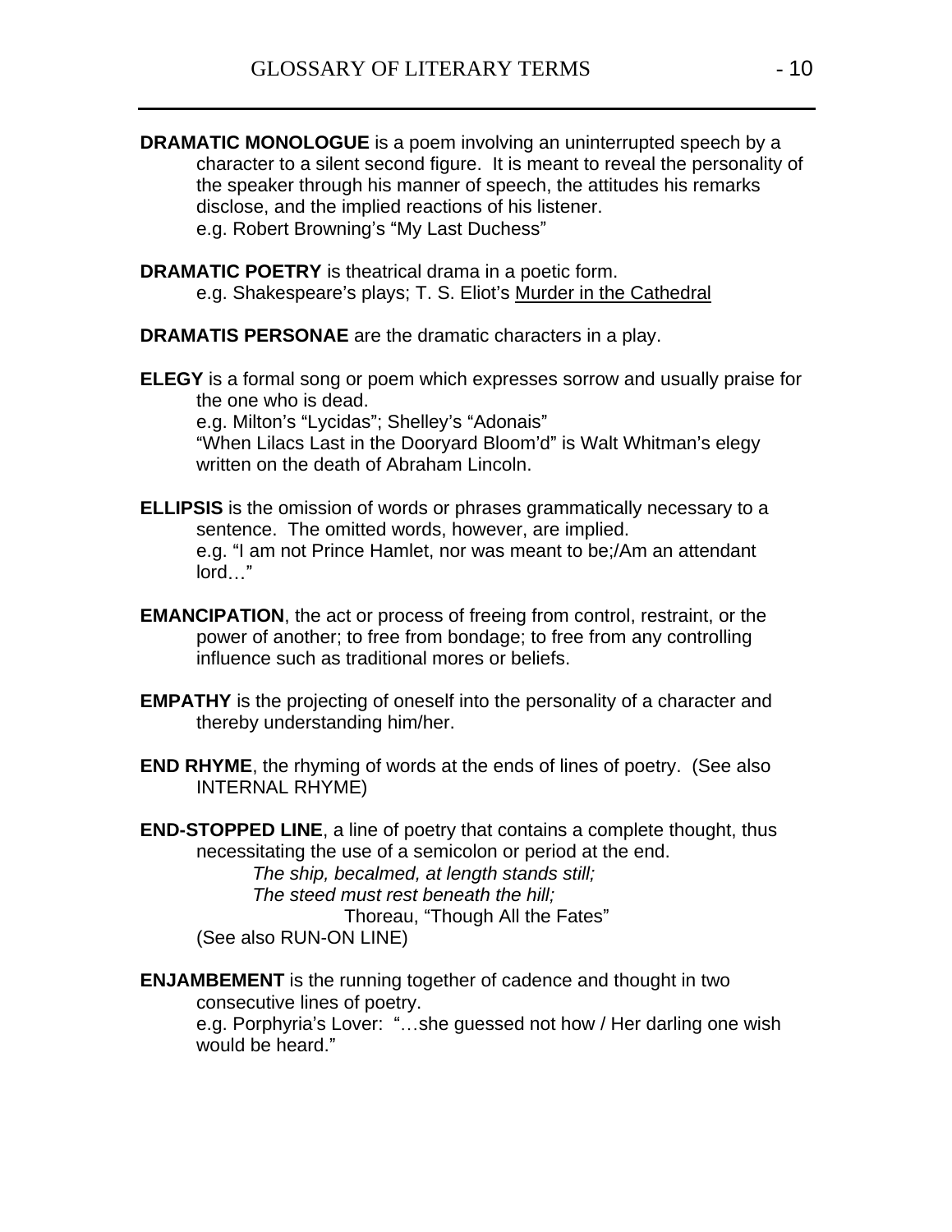**EPIC** is a long narrative poem, written in an elevated style and recounting the deeds of a legendary or historical hero. Epics are characterized by an invocation; a setting of immense proportions; 'in medias res" beginning; great battle or long journey; intervention of supernatural forces; catalogues of descriptive detail.

e.g. Homer's The Iliad; Virgil's The Aeneid; Beowulf; Milton's Paradise Lost

- **EPICUREANISM** is a philosophy advocating that happiness and active enjoyment is life's highest good, that pleasure is the proper end of man's efforts, but that true pleasures depend upon self-control, moderation, and honourable behaviour.
- **EPIGRAM** is a terse and witty poem or statement, usually ending with an ingenious turn of thought, a wry twist.

e.g. "There is no sin except stupidity", Oscar Wilde; "Patriotism is the last refuge of a scoundrel", Samuel Johnson

> Let us all be happy and live within our means, even if we have to borrow the money to do it with. The contract of the contract of the contract of the contract of the contract of the contract of the contract of the contract of the contract of the contract of the contract of the contract of the contract of the cont

Artemus Ward

(Compare with MAXIM and PROVERB)

- **EPIGRAPH** is a quotation at the beginning of a literary work for the purposes of illuminating the theme of the work. e.g. the quotation from T. S. Eliot's "The Hollow Men" appears at the beginning of Shute's On the Beach
- **EPILOGUE** (literally "to say in addition") is a section following the actual plot conclusion of a narrative or drama. Of no fixed length, it usually sums up or rounds out the overall design of the work. e.g. G. B. Shaw's <u>Saint Joan</u> in the same of the same of the same of the same of the same of the same of the same
- **EPITHET** is a descriptive expression, adjective, noun, or even a clause, expressing some quality or attribute. e.g. 'crafty' in 'crafty Ulysses'; 'Lion Hearted' in Richard the Lion Hearted
- **ESSAY**, a prose composition that presents a personal point of view. An essay may present a viewpoint through formal analysis and argument, as in "Civil Disobedience": by Thoreau, or it may be informal in style, as in "The Two-Wheeled ATV.
- **EUPHEMISM** is an inoffensive expression used in place of one which is clearer, but disagreeable.

e.g. 'gifted underachiever' is a euphemism for a perpetually lazy student; pass away' for 'die' strategies' and the strategies of the strategies of the strategies of the strategies of the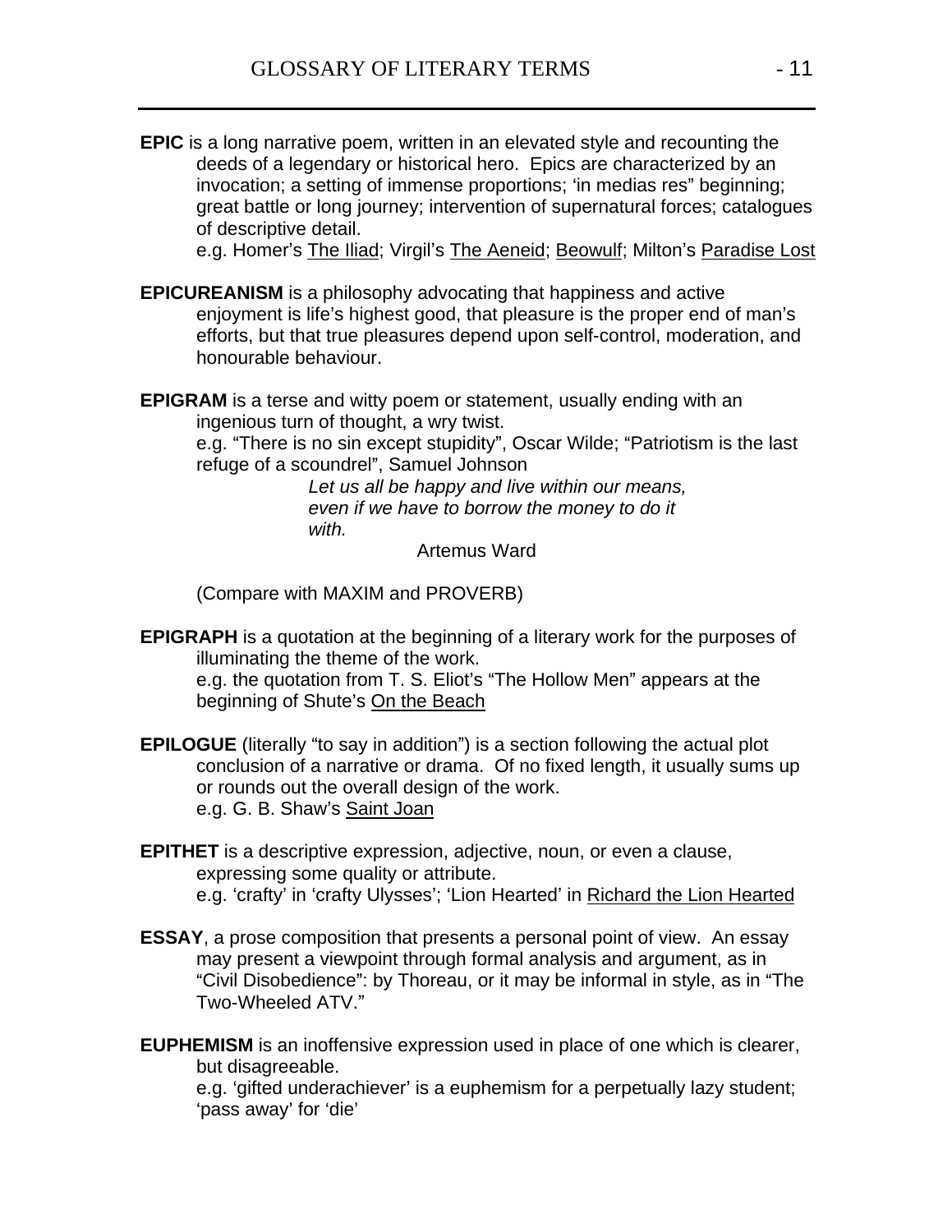**EUPHONY** is the quality of a passage of writing which sounds pleasant or musical.

e.g. Keats' "Of candied apple, quince and plum and gourd;/With jellies smoother than the creamy curd."

(See also CACOPHONY for a comparison)

- **EUPHUISM** is flowery, artificial writing or language introduced by John Lyly (1554-1606) in "Euphues"; any affected or pedantic style.
- **EXISTENTIALISM**, a chiefly twentieth century philosophical movement embracing diverse doctrines but centering on analysis of individual existence in an unfathomable universe and the plight of the individual who must assume ultimate responsibility for his acts of free will without any certain knowledge of what is right or wrong or good or bad.
- **EXPOSITION** is writing designed to convey information or ideas not fully known to the reader.

It also means that part of a plot, usually in the opening chapters or scenes, which sets the situation and provides the necessary background for subsequent dramatic action.

The author sets the ATMOSPHERE and TONE, explains the SETTING, introduces CHARACTERS, etc.

e.g. King Lear's conferral of property on his three daughters in King Lear

- **EXTENDED METAPHOR**, a figure of speech that is used throughout an entire work or a great part of it. It is common in poetry but is often used in prose as well. The spiritual "Swing Low, Sweet Chariot," contains an extended metaphor, with home representing "heaven" throughout and the chariot representing the means by which the believer will be transported to heaven. **heaven** with the contract of the contract of the contract of the contract of the contract of the contract of the contract of the contract of the contract of the contract of the contract of the contract of the cont
- **FABLE** is a term which refers to a fictitious story or legend with supernatural occurrences (e.g. talking animals); a simple tale usually symbolic and implying a moral.

e.g. "The Fox and the Grapes"; "The Pied Piper of Hamelin"

- **FALLING ACTION** is the letdown stage following a dramatic crisis. e.g. the period after Antony's funeral speech in Julius Caesar
- **FANTASY** is writing in which our known natural laws are willingly suspended but in which situations are logical in terms of the initial supposition. e.g. John Wyndam's "The Trouble with Lichen" supposes a drug that could triple man's life span; what would be some of the consequences?
- **FEMININE ENDING** is the name given to the last syllable of a line of poetry when that syllable is unstressed (as occurs with words ending 'ing' or 'ed').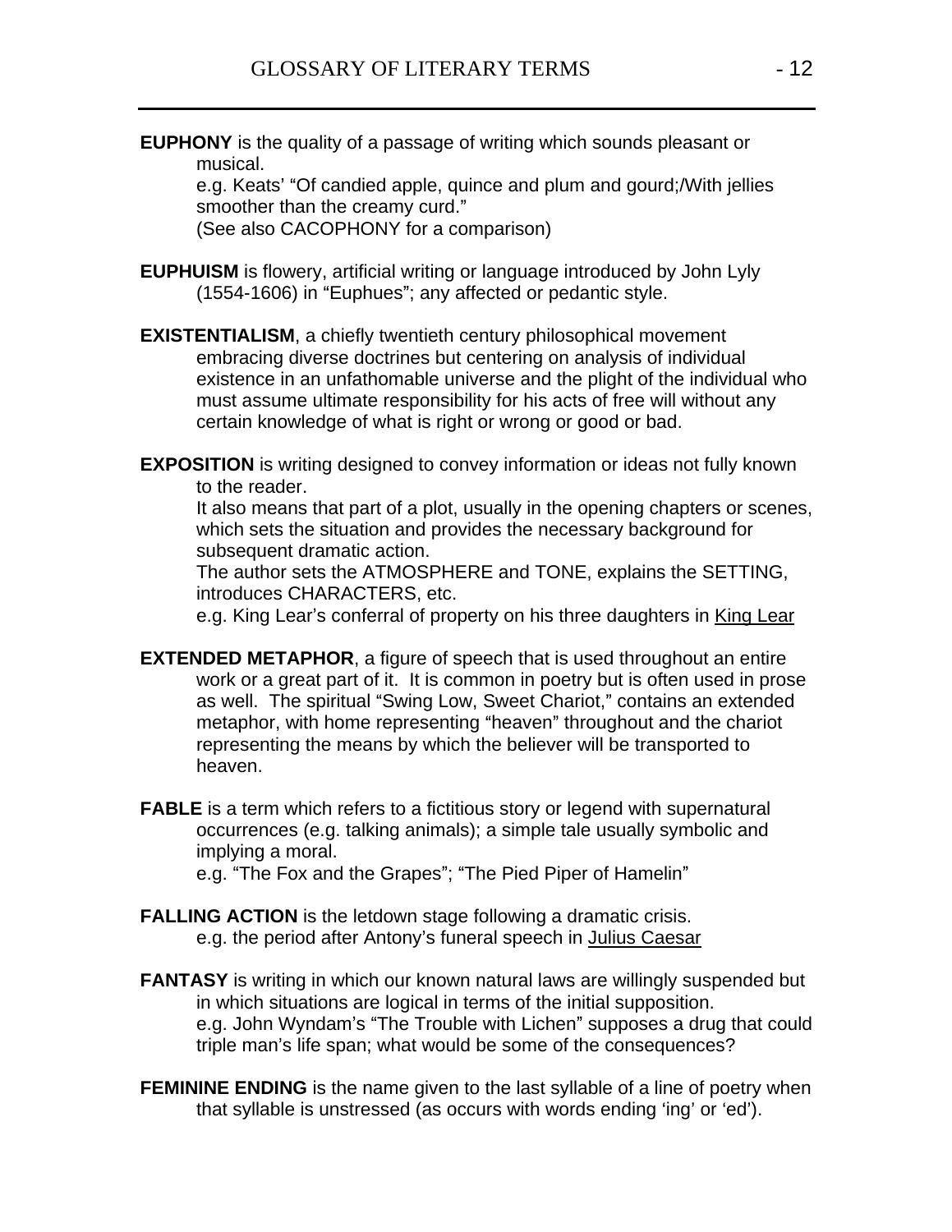- **FEMININE RHYME** occurs when the last syllable of rhyming words is unaccented. Both the accented and unaccented syllables must rhyme. e.g. 'row / ing', 'flow / ing'; 'pil / low', 'wil / low'
- **FIGURATIVE LANGUAGE**, language used in a nonliteral way to express a suitable relationship between essentially unlike things. When Twain compares the jaw of a bulldog to the "fo'castle of a steamboat" or says that a frog whirled in the air "like a doughnut," he is using a figure of speech or figurative language. The more common figures of speech are SIMILE, METAPHOR, PERSONIFICATION, HYPERBOLE, and SYNECDOCHE.
- **FLASHBACK** is the recounting, in fleeting or extended form, of past incident(s) in a character's life, usually for the purpose of clarifying present events. Films often use the flashback technique. e.g. Steinbeck's "Molly Morgan"; Faulkner's The Sound and the Fury
- **FOIL** is any character who by his contrast to another character brings out the personality of the latter. e.g. Banquo to Macbeth in Macbeth; Fortinbras and Laertes to Hamlet in en <mark>Hamlet</mark> (1999) is a series of the series of the series of the series of the series of the series of the series of the series of the series of the series of the series of the series of the series of the series of the se
- **FOLKLORE**, the customs, proverbs, legends, superstitions, songs, and tales of a people or nation. Literature often borrows elements from folklore. For instance, the belief that the devil can assume human form and the old legend (common to the folklore of many countries) of someone who strikes a bargain with the devil were incorporated into "The Devil and Tom Walker" by Washington Irving.

**FOOT**, in verse, a group of syllables usually consisting of one accented syllable and all unaccented syllables associated with it. (A foot may occasionally, for variety, have two accented syllables. See SPONDEE.) In the following lines feet are divided by slashes:

> At mid / night in / the month / of June, I stand / beneath / the mys / tic moon. Poe, "The Sleeper" when the state of the Sheeper" when the state of the state of the state of the state of the

- **FORESHADOWING** is an indication or hint of a later event. e.g. gathering rocks in "The Lottery"
- **FREE VERSE** is poetry which has rhythm but no consistent pattern of stresses (meter), usually rich in poetic devices, and possessing, as all good poetry does, aesthetic qualities and a universal appeal. e.g. Ferlinghetti's "Junkman's Obbligato"; Arnold's "Dover Beach"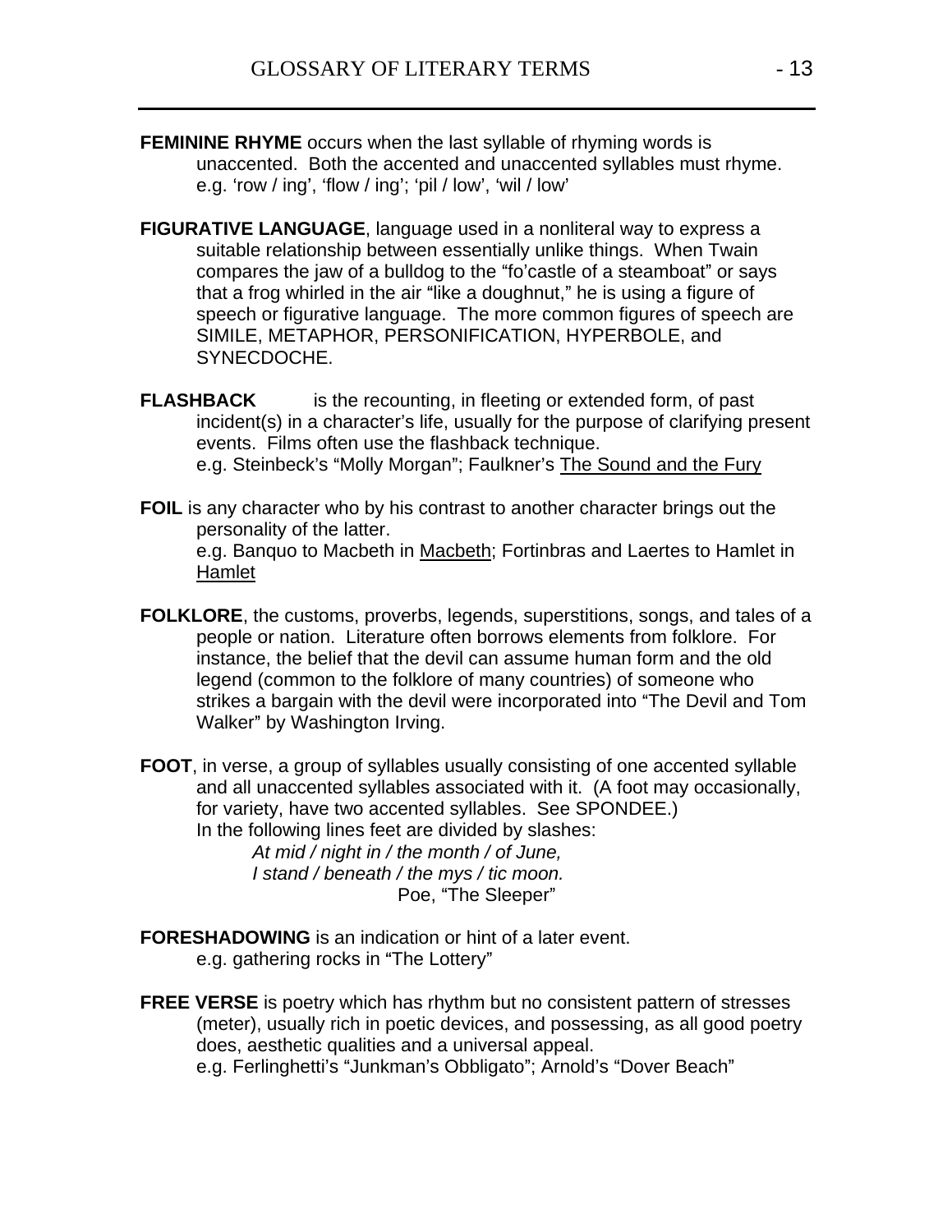**GENRE** is a type or class of literature. The term is a very loose one, however, so that subheadings under these would themselves also be called genres, for instance, the MYTH and the epic.

e.g. the Elizabethan revenge play, the modern detective story, novel, poetry. The contract of the contract of the contract of the contract of the contract of the contract of the contract of the contract of the contract of the contract of the contract of the contract of the contract of the co

- **GOTHIC FICTION** is fiction which concentrates on the eerie and the grotesque for the purpose of evoking terror. e.g. most tales of Edgar Allen Poe
- **GOTHIC ROMANCE** is a romance which takes place in an eerie setting, generally an old mansion. e.g. the novels of Mary Stewart
- **GUTTURALS** are the sounds designated by the letters 'q', 'k', and 'ch' (as in Ma<u>ch</u>iavelli) and the second state of the second state of the second state of the second state of the second state of the second state of the second state of the second state of the second state of the second state of the
- **HAIKU POETRY** is an ancient Japanese verse form of three unrhymed lines containing seventeen syllables in all (five, seven, five). e.g. The falling flower/I saw drift back to the branch/Was a butterfly.
- **HAMARTIA** is the Greek word for the 'tragic flaw' of a character, a flaw which leads to his eventual downfall or destruction. e.g. Macbeth's ambition and the contract of the contract of the contract of the contract of the contract of the contract of the contract of the contract of the contract of the contract of the contract of the contract of th
- **HEROIC COUPLET**, a pair of rhymed verse lines in IAMBIC PENTAMETER. Trust not yourself: but your defects to know, Make use of every friend - and every foe. Pope, from An Essay on Criticism
- **HEXAMETER** a verse line of six feet.
- **HUBRIS** is a Greek word meaning 'excessive or overbearing pride'. In tragedy, hubris is often the 'tragic flaw' which causes the hero's downfall by pushing him beyond the bounds of moral or divine law. e.g. this flaw of pride is present in King Lear
- **HYPERBOLE** is a figure of speech employing deliberate exaggeration. e.g. he drank oceans of tea.
- **IAMB**, a two syllable metrical FOOT consisting of one unaccented syllable followed by one accented syllable, as in the word 'decide'.
- **IDYLL** (meaning literally 'little picture') is a short pastoral poem whose description suggests a mood of innocence and peace. The term has also come to be applied to longer narrative poems which are idealized in content and serious in theme.

e.g. Wordsworth's "The Solitary Reaper"; Tennyson's "Idylls of the King"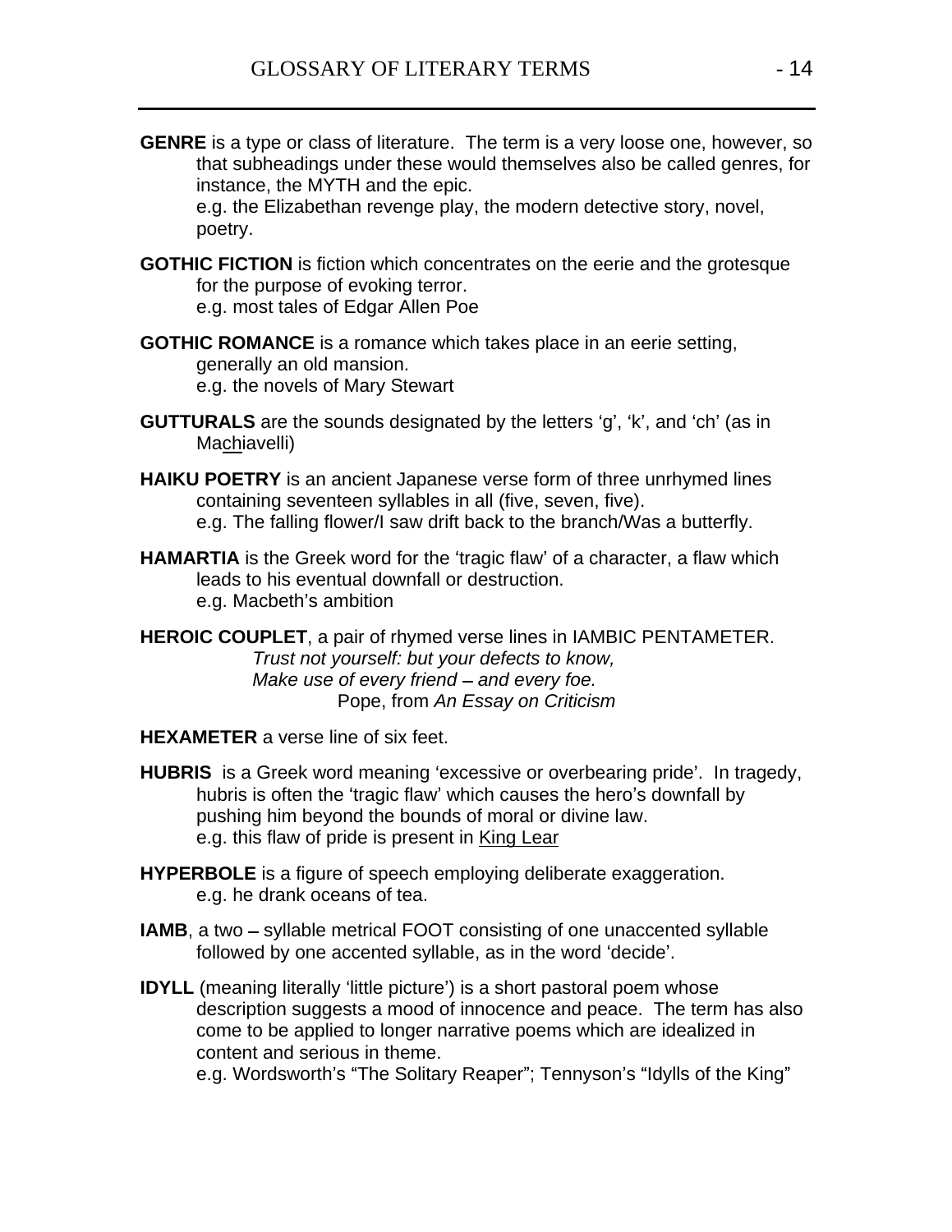- **IMAGE** is, as the word suggests, a picture. The picture may appeal to any of our senses (including sensations of heat, pressure, and motion as well as of sight, smell, taste, touch, and hearing).
- **IMAGERY** is the collective images in any piece of literature e.g. the imagery of poison in Hamlet is both literal and figurative.
- **IMAGISM**, a movement in American poetry during the early 1900s, led by Ezra Pound, Amy Lowell, and others, which endorsed the use of precise IMAGERY and freedom of subject selection and metrical rhythms.
- **IMITATIVE HARMONY** is produced by a group of words whose sound "imitates" that which they are describing. e.g. "And trailed his yellow-brown slackness soft-bellied down" ( $\overline{D}$ . H. Lawrence's "Snake"); the sound of the verse suggests the <u>feel</u>, sound, and rhythm of the snake (See ONOMATOPOEIA)
- **IMPRESSIONISM**, a manner of writing in which scenes, characters, or moods are presented from a particular vantage point rather than as they actually are. The sights and events in The Red Badge of Courage are filtered through Henry Fleming's impressions so that, for example, the entire regiment appears as "grunting bundles of blue."
- **IN MEDIAS RES** is a Latin term meaning "in the thick of things". Thus a piece of literature commencing "in medias res" in one in which there is no introduction; instead, the reader is plunged directly into the action. Background information is usually revealed later through such devices as flashback, allusions in dialogue, or narrative explanation.
- **INDIRECT PRESENTATION** is the presentation of character, theme, subject through implicit statement.
- **INDUCTION** is the reasoning from the particular to the general; examination of specific cases to form a universal law.
- **INFERENCE**, a reasonable conclusion about the behaviour of a character or the meaning of an event drawn from the limited information presented by the author. After reading "In Another Country," one might infer that this is a story, not about war but about human isolation. Further, one could conclude that the physical wounds of the soldiers symbolize the emotional scars of alienation.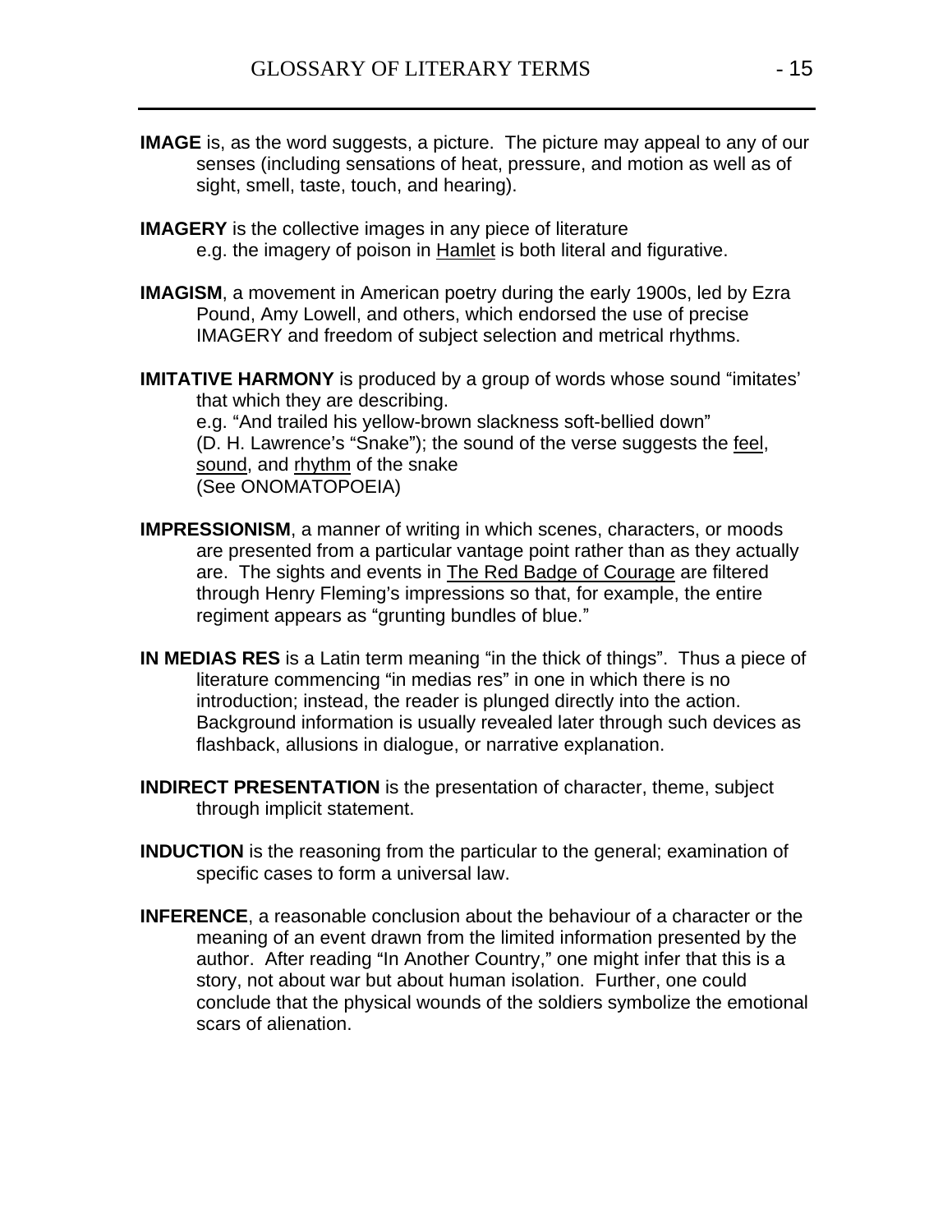- **INTERIOR MONOLOGUE**, a technique used by writers to present the STREAM OF CONSCIOUSNESS of a fictional character, either directly by presenting what is passing through the character's mind or indirectly by the author's selection of and comments upon the character's thoughts.
- **INTERNAL MONOLOGUE** refers to the words of a literary character who is talking or thinking to himself. While the soliloquy is the convention in drama for such self-addresses, the internal monologue is the convention employed in short stories, novels, and poems. The monologue may proceed in more or less conventional speech patterns or it may reflect the jumbled structure of the imaginative processes, in which case it is referred to as stream of consciousness.

e.g. Salinger's Catcher in the Rye; Tennyson's Ulysses; Joyce's novels

**INTERNAL RHYME** is rhyme within a single line, serving to speed up the poem's rhythm or enhance its lyrical quality.

e.g. Robert Service's "The Cremation of Sam Magee"; Alfred Noyes' "The Highwayman

e.g. "I spy a fly upon the rye."

**INVECTIVE** is vigorous verbal denunciation and abuse. e.g. Hamlet's angry cry against Claudius; "Bloody, bawdy

villain./Remorseless, treacherous, lecherous, kindless villain.

**INVERSION** is a rhetorical device in which normal sentence pattern is altered or reversed to create an emphatic or rhythmic effect. The placement of the verb before the subject is that standard form of inversion. e.g. Tender is the night; Blessed are the meek

(See ANASTROPHE)

**INVOCATION** is the direct addressing of a divine power by a writer, in the process of his composition. Invocation usually occurs at the beginning of a poem (as in most epics) where the author requests the inspiration and guidance of the appropriate muses.

e.g. Milton's Paradise Lost; Homer's The Iliad

- **IRONY** is the result of a statement saying one thing while meaning the opposite, or of situations developing contrary to expectation.
	- **VERBAL IRONY** refers to a statement in which the opposite of what is said is meant. The same state of the state of the state of the state of the state of the state of the state of the state of the state of the state of the state of the state of the state of the state of the state of the sta e.g.. Mark Twain: "It's easy to quit smoking. I've done it hundreds

of times".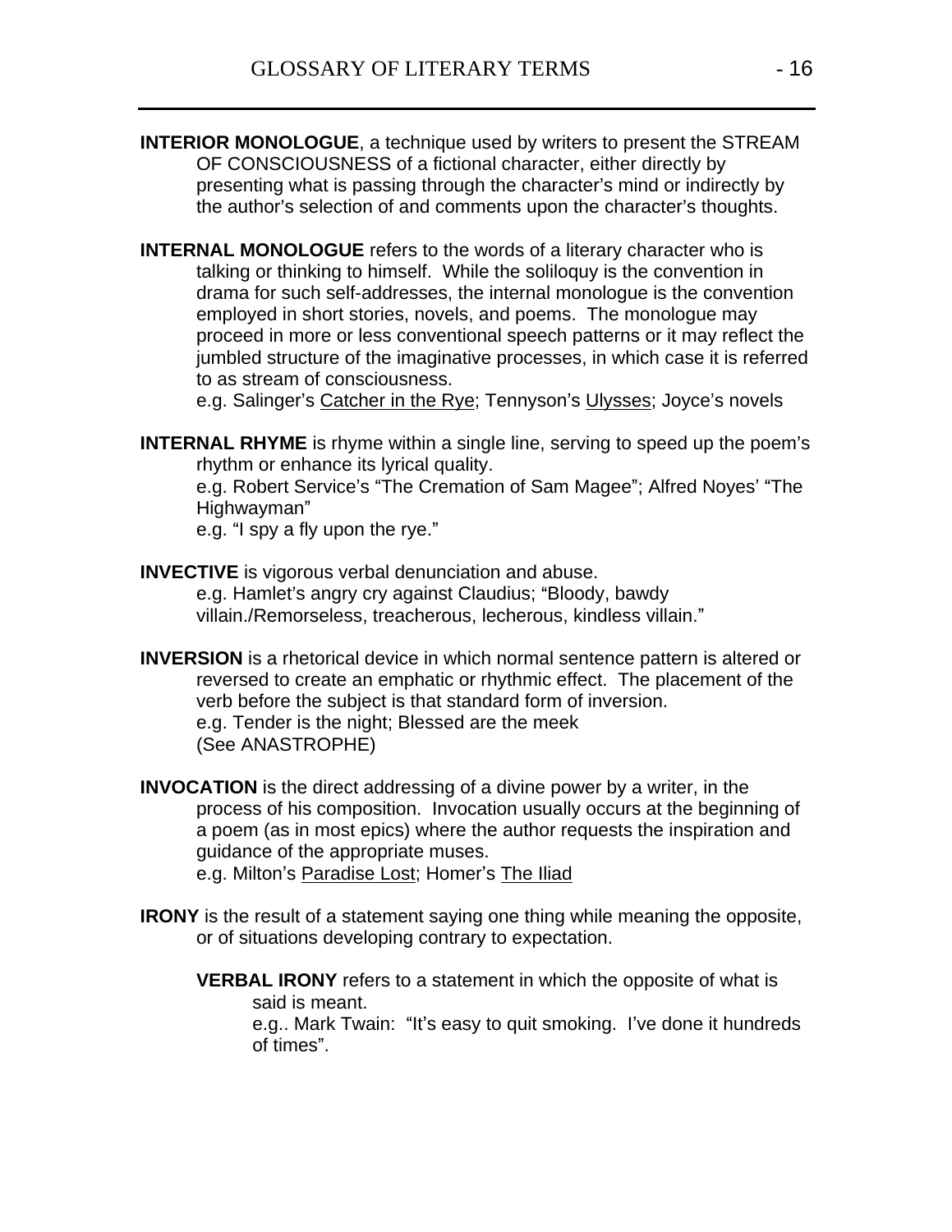**DRAMATIC IRONY** is based on the same principle of opposition between appearance and reality, but here the speaker is unaware of the opposition, and thus his ironic statements are not intentional as they are with verbal irony. The audience, though, often recognizes the ironic implications of such speech.

e.g. When Brutus says, "And for Mark Antony, think not of him./For he can do no more than Caesar's arm/When Caesar's head is cut off.", it is not until much later that he discovers the opposite to be true.

**SITUATIONAL IRONY** is a discrepancy between expectation and realization. **Example 20** in the contract of the contract of the contract of the contract of the contract of the contract of the contract of the contract of the contract of the contract of the contract of the contract of t

e.g. a man who develops an elaborate plot to kill his wife is trapped in his own device

**JARGON** is language that is either incoherent or ugly sounding because of its excessive use of circumlocution, technical terms, Latinate terms, slang, or general fuzziness of expression.

e.g. "meanwhile, in general proximity with the area of the development commonly given over to the dispensation of spirituous liquors, there sat, projecting an aura at the same time ebullient and lubricious, a noble gentleman, known to his peer group as Dangerous Dan McGrew.

**JUSTIFICATION**, to prove right or reasonable.

**JUXTAPOSITION** is a poetic and rhetorical device in which normally unassociated ideas, words, or phrases are placed next to one another, creating an effect of surprise, wit, or irony.

e.g. "foolish, mulish, religious donkeys' (Dylan Thomas); irreverent juxtaposition of "religious" with words of stubbornness and stupidity

- **KENNING** is a compound metaphor common to early Germanic literature in which a figurative name is used to present an object. e.g. In the Anglo-Saxon Beowulf, the expression 'ring-giver' is used for 'king', 'swan-road' for 'sea', and 'twilight-spoiler' for 'dragon'
- **LEGEND**, a traditional anonymous story which may have some basis in fact. There are many legends about Johnny Appleseed, for example, who was a real person named John Chapman, but about whom relatively little is actually known. Both Betsy Ross and George Washington figure in legends. Places, too, sometimes prompt legends - cliffs from which unhappy lovers are said to have leaped, for instance. (See MYTH)
- **LITOTES** (a form of irony) is a rhetorical device wherein a claim is deliberately played down or "understated". The effect is usually one of wit. e.g. Mark Twain: "The reports of my death are greatly exaggerated."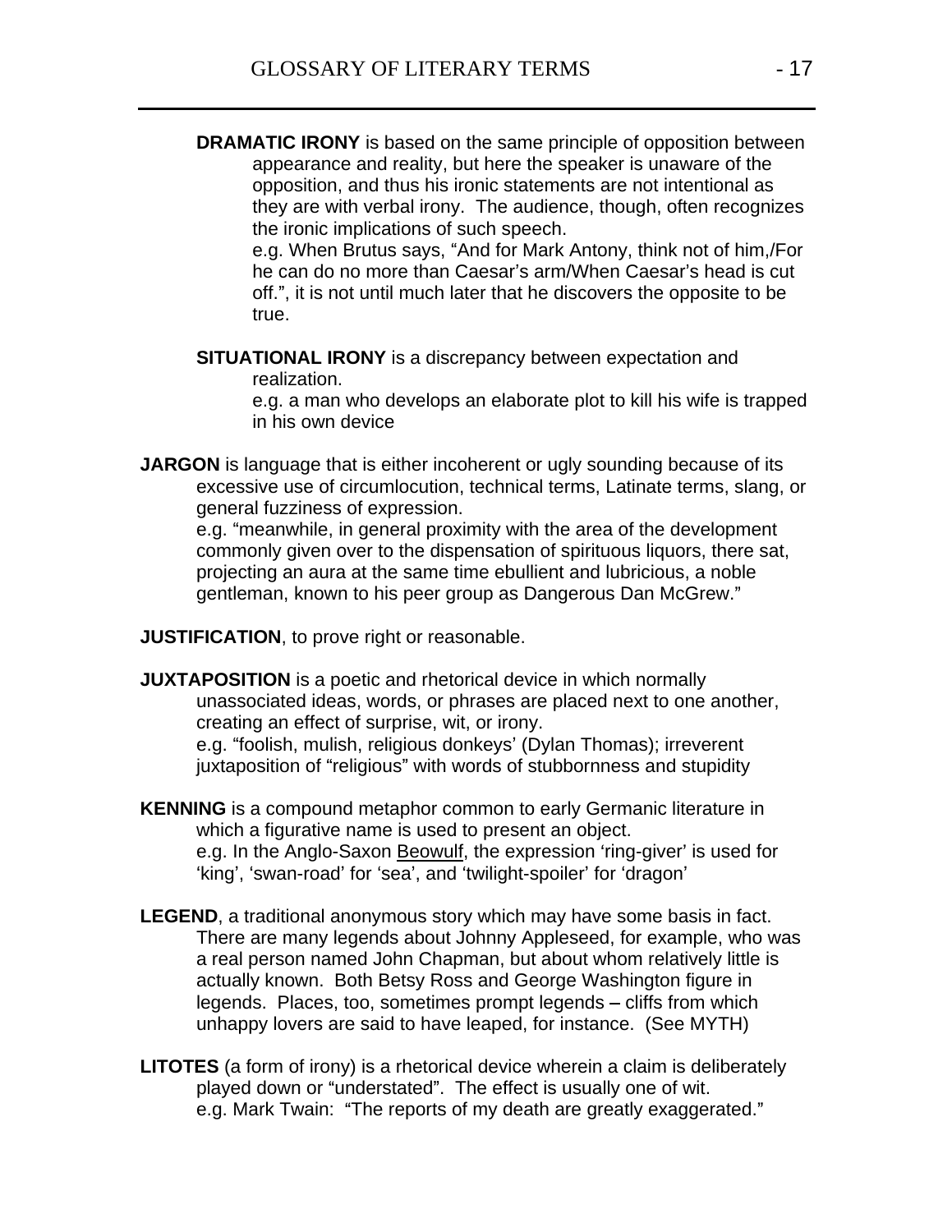- **LOOSE SENTENCE** is one in which the main point is made at the beginning and then followed by material which fills this point. Although such a structure might seem to leave the latter section of the sentence in an anticlimactic position, skillfully structured loose sentences effectively develop and qualify the initial material in this second part so that no letdown occurs.
- LYRIC was originally a song sung to the accompaniment of a lyre. It now refers to a poem which expresses, in rhythmic language, some personal emotion or sentiment. An ode, therefore, is a long lyric; an elegy is a lyric about someone who is dead; and a sonnet, a lyric of fourteen lines. In its more restricted sense, however, a lyric is characterized by these four qualities:
	- 1. singleness of theme
	- 2. brevity
	- 3. strong personal feeling
	- 4. musical quality

e.g. Keats' "To a Nightingale"; Shakespeare's sonnets; Dylan Thomas' "Do Not Go Gentle Into That Good Night"

- **MALAPROPISM** (named after Mrs. Malaprop in The Rivals) is the ludicrous misuse of a word in mistake for one resembling it. e.g. She paid an exuberant price for her hat.
- **MASCULINE ENDING** is the last syllable in a line of poetry when that syllable is stressed. The contract of the contract of the contract of the contract of the contract of the contract of the contract of the contract of the contract of the contract of the contract of the contract of the contract of the

**MASULINE RHYME** occurs when the final rhyming syllables to two or more lines of poetry are stressed.

e.g. "A Book of Verses underneath the bough/A jug of wine, a loaf of bread and Thou." (Omar Khayyam)

- **MAXIM**, a brief saying embodying a moral, such as "Diligence is the mother of good luck" (Franklin). It is sometimes also called an APHORISM.
- **MELODRAMA** is drama featuring stereotyped characters, exaggerated situations, and gushy sentimentalism in which good and evil characters are pitted against each other, credibility of plot is sacrificed for emotional impact, and the ending is one of retributive justice. e.g. Dickens' novels; Charlotte Bronte's Jane Eyre; many films and television plays
- **METAMORPHOSIS**, an alteration in appearance or character.
- **METAPHOR** is a rhetorical device in which one object is directly compared to another object. e.g. "All the world's a stage" (Shakespeare)
- **METER**, the pattern of stressed and unstressed syllables in poetry. (See RHYTHM and FOOT)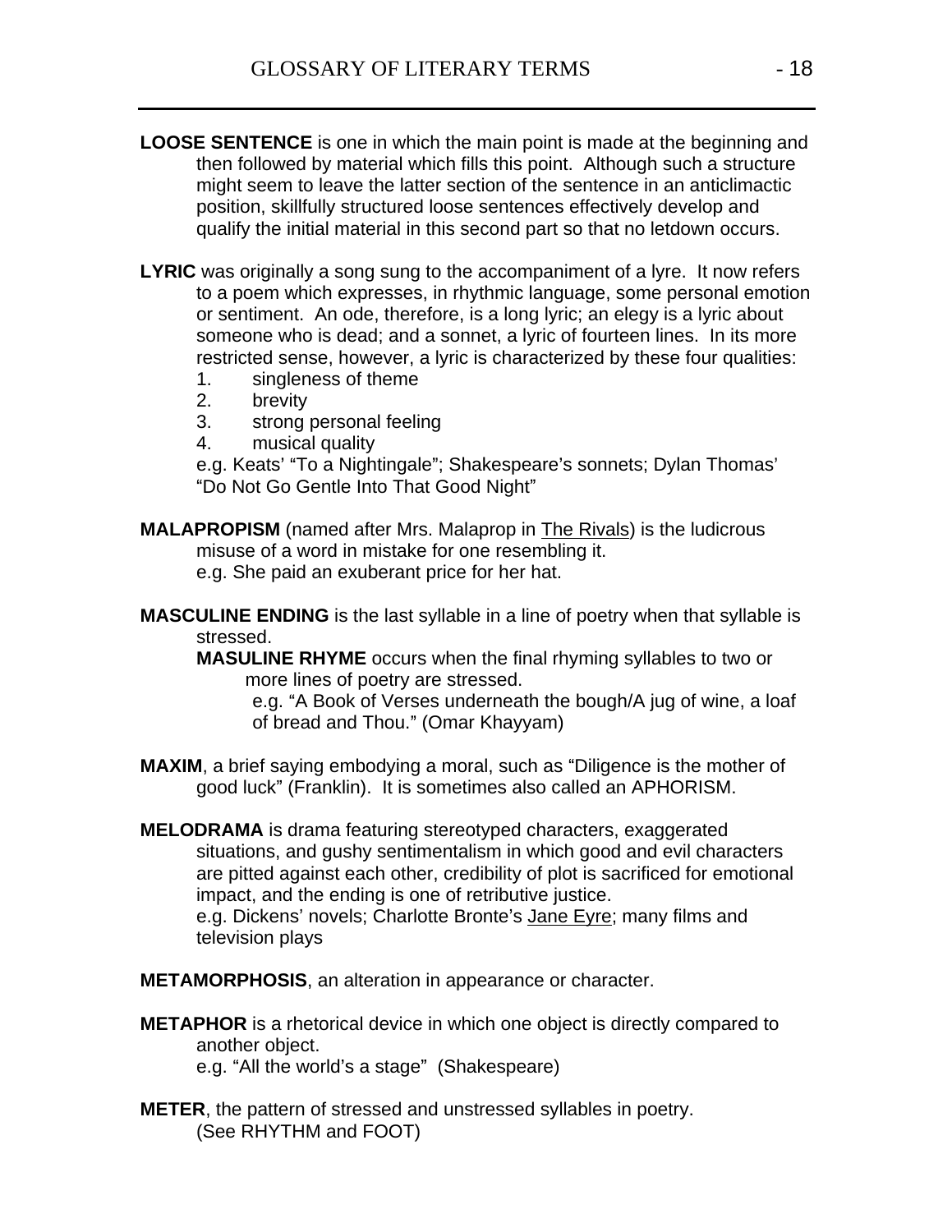**METONYMY** is a figure of speech in which one object is named which replaces another object closely associated with it.

e.g. In "Scepter and crown must tumble down" (James Shirley), the words 'scepter and crown' replace 'king' or 'monarch'

**MIRACLE AND MORALITY PLAYS** were a form of medieval verse drama. The miracle play dramatized a famous Biblical event or saintly feat, while the morality play was, as the term suggests, a play with a Christian moral, usually in an allegorical framework.

e.g. Everyman presents on stage the trials and lessons of a man after he has been summoned by death

**MOCK EPIC** is a literary form meant to ridicule a situation by using the epic form. The situation becomes trivial in terms of the importance of situations in epics. The contract of the contract of the contract of the contract of the contract of the contract of the contract of the contract of the contract of the contract of the contract of the contract of the contract of the con

e.g. Alexander Pope's "The Rape of the Lock" ridicules a young woman's anger over the loss of a lock of her hair.

- **MODERNISM**, a general term applied retrospectively to the wide range of experimental and avant-garde trends in the literature of the early 20<sup>th</sup> century. Modernist writers (such as William Faulkner, James Joyce, Virgina Woolf, T. S. Eliot, et. al.) rejected 19<sup>th</sup>-century traditions and disturbed their readers by adopting complex and difficult new forms and styles (i.e. upsetting of chronology, stream-of-consciousness style, fragmentary images, themes of urban cultural dislocation). (Oxford Dictionary)
- **MONOLOGUE**, an extended speech given by one speaker. Sometimes a distinction is made between a SOLILOQUY and a monologue, with the term soliloquy describing the extended speech of a character on stage who is in effect talking to himself or herself and expressing inner thoughts aloud. Gene, in "I Never Sang For My Father:, expresses his inner thoughts when he speaks resentfully of his father and labels himself "a gentleman who gave way at intersections.": These musings are supposed to be known only to the audience and not to other characters. The term monologue is usually used to express any rather long speech given by one person  $- a$ character in a story or a real person. Amanda's lengthy speech about her social life in her youth, made to Laura as they await the arrival of Tom and Jim for dinner in "The Glass Menagerie", is a monologue.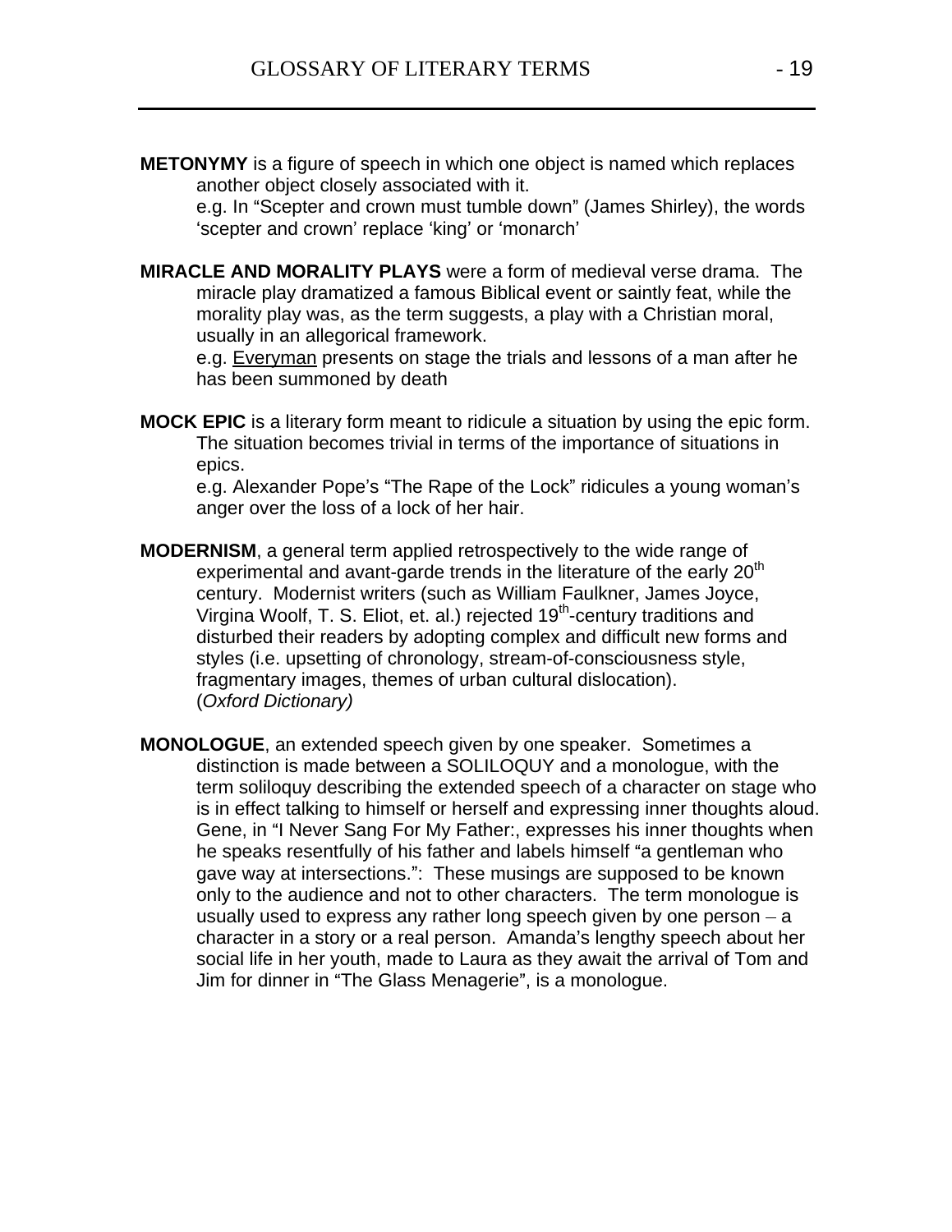- **MOOD** is the unifying attitude of any work. It is conveyed in literature through description of setting, nature of incident and characterization, rhythm of language, diction, and so on. It differs from atmosphere in that it refers to the author's state of mind rather than to the outside world. e.g. A. E. Housman and Thomas Hardy display a strong mood of pessimism in much of their writing.
- **MOTIF** is any recurring image or idea in an artistic work which serves to unify its diverse elements. Many motifs are adapted from lore, such as the man fatally caught in the spell of a lady in Keats' "La Belle Dame Sans Merci". Often a work's motif is indicated by the author's deliberate repetition of a significant phrase (repetition of 'evermore' in Poe's "The Raven"). e.g. the images of rebirth in Steinbeck's The Grapes of Wrath
- **MOTIVATION**, the portrayal of circumstances and aspects of personality that makes a character's actions and reactions plausible or believable. In "A New England Nun", Louisa Ellis' decision not to marry Joe seems plausible because of the author's description of events and Louisa's thoughts about her future.
- **MYTH**, a traditional tale of unknown authorship involving gods and goddesses or other supernatural beings. A myth often attempts to explain aspects of nature such as the seasons or creation.
- **NARRATION** is writing in which a series of events are related.
- **NARRATIVE**, a story or account of an event or a series of events. It may be told either in poetry or prose; it may be either fictional or true. Amy Lowell's "Patterns," Sara Kemble Knight's account, and "April 2005: Usher II," are all examples of narratives.
- **NARRATOR**, the teller of a story. The Teller may be a character in the story, as in "The Cask of Amontillado"; the author himself, as in "Escape: A Slave Narrative": or an anonymous voice outside the story, as in "A Worn Path". A narrator's attitude toward his or her subject is capable of much variation; it can range from one of apparent indifference to one of extreme conviction and feeling. When a narrator appears to have some bias regarding his or her subject, as in "Soldiers of the Republic," it becomes especially important to determine whether the narrator and the author are to be regarded as the same person.

(See also PERSONA and POINT OF VIEW)

**NATURALISM**, writing that depicts events as rigidly determined by the forces of heredity and environment. Stephen Crane has been called a naturalist because his writing expounds the philosophy that the world can be understood by examining cause-and-effect relationships and that all events are determined by antecedent causes.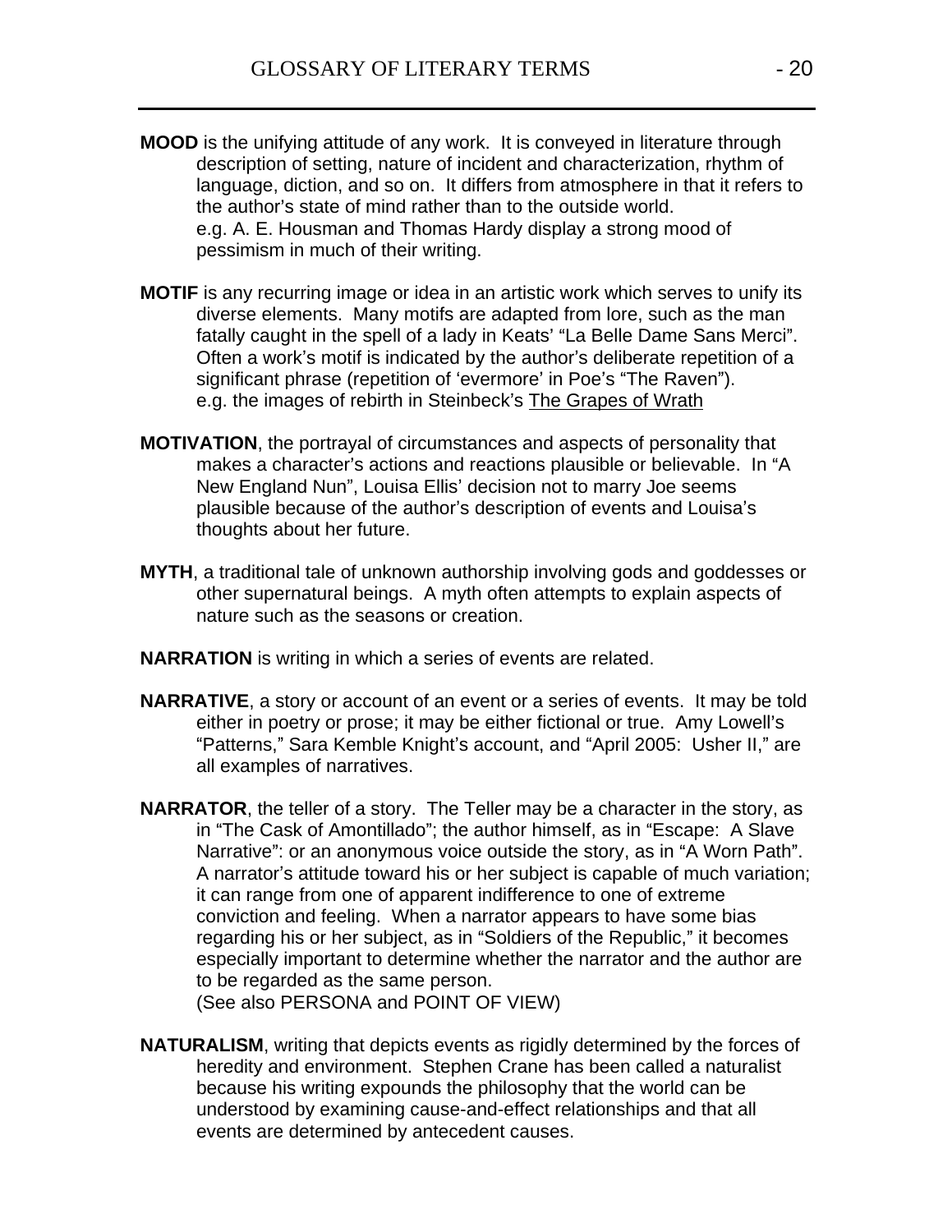- **NEMESIS** (from the goddess of retribution) is the dealing out of justice at the end of a drama; the good are rewarded, the evil punished.
- **NOVEL**, a long work of prose fiction dealing with characters, situations, and SETTINGS that imitate those of real life.
- **NOVELLA**, a brief tale, especially the early tales of French and Italian writers, considered to be the form which engendered the later NOVEL. Novella is also used as a synonym for novelette, or short novel.
- **ODE** is a lengthy lyric poem comprised of formally written stanzas which express a sentimental or serious theme. The ode always makes use of the device of apostrophe.
	- e.g. Shelley's "Ode to the West Wind"; Keats' "Ode on a Grecian Urn"
- **ONOMATOPOEIA** , (also referred to as IMITATIVE HARMONY) use of a word or words whose sounds imitate the sound of the thing spoken about. Words such as hiss, mumble, caw, and mew are onomatopoeic words. In the following example, the author has tried to convey the sound of rustling leaves. **Example 2008 leaves**.

The treetops faintly rustle beneath the breeze's flight, the state of the state of the state of the state of the state of the state of the state of the state of the state of the state of the state of the state of the state of the state of the state of the state A soft and soothing sound, yet it whispers of the night...

Bryant, Waiting by the Gate

**OCTAV RIMA** is an eight-line stanza, characterized by an a-b-a-b-a-b-c-c rhyme scheme. The state of the state of the state of the state of the state of the state of the state of the state of the state of the state of the state of the state of the state of the state of the state of the state of the st

e.g. Byron's "Don Juan" when the contract of the contract of the contract of the contract of the contract of the contract of the contract of the contract of the contract of the contract of the contract of the contract of t

**OXYMORON** is the deliberate combination of incongruous or contradictory words, usually for the purpose of shocking the reader into awareness; a condensed paradox.

e.g. "harmonious madness"; "the wisest fool in Christendom"; "bitter sweet" when the state of the state of the state of the state of the state of the state of the state of the state of the state of the state of the state of the state of the state of the state of the state of the state of th

**PACE** is the rate of speed at which any literary work moves.

- **PARABLE** is a short and symbolic story which illustrates a truth or moral through the narration of non-supernatural occurrence. e.g. the stories of Jesus; Franz Kafka's The Couriers
- **PARADOX** is any statement which appears self-contradictory but has, in fact, real sense.

e.g. Jesus: "For whosoever will save his life shall lose it."; Socrates: "The more you know, the more you know you don't know."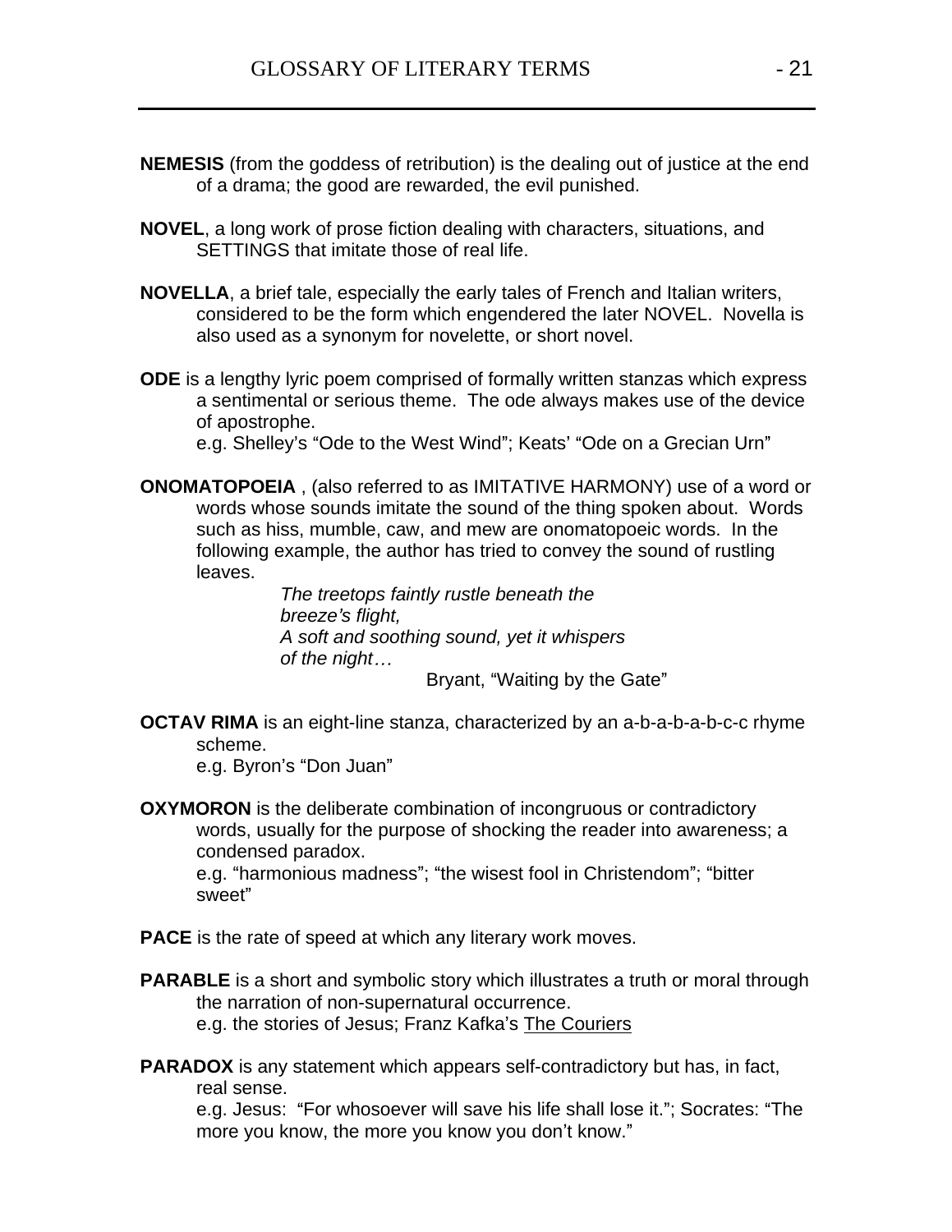**PARALLELISM** refers to the grammatical or structural similarity between sentences or parts of a sentence.

e.g. Churchill's "...they still have it in their power to sweep away the horrors and miseries which surround them, and to allow the streams of freedom, happiness, and abundance to begin again their healing flow. Parallelism is also a literary term, indicating likeness between components of plot.

e.g. the two parent-child conflicts in King Lear; the parallel launching of the ship and iceberg, two mighty forces which will eventually be pitted against one another in E. J. Pratt's poem "The Titanic"

- **PARODY** is a comic work in which a particular style or literary composition is ridiculed through imitation. W. H. Auden has called it the "highest form of criticism" because it requires depth of insight into the work being parodied. e.g. Don Quixote is a parody of the chivalric romance, exhibiting a penetrating insight into the technique and ideas of this form. (See SATIRE.)
- **PARENTHETICAL**, a word, phrase, or passage inserted within parentheses to explain or modify a thought.
- **PASTORAL** (from the Greek pastor, meaning 'shepherd') is, broadly, any literary work which deals with rural life. In doing so, it usually celebrates the simple, rustic existence in contrast to urban artificiality and decadence. e.g. Wordsworth's "Michael"
- **PATHETIC FALLACY** is a literary device involving the personification of nature, which is portrayed as being emotionally sensitive to the plights of man. The ascription of human feelings to nature was considered by John Ruskin (coiner of the phrase 'pathetic fallacy') as a wrong ascription of emotion.

e.g. The storms in Shakespearean drama almost always occur as reflections of civil disorder or human distress.

**PATHOS** (from the Greeks, meaning 'suffering') is a term used to describe scenes or passages in literature which evoke pity or sorrow. Sometimes an artist's effort to create pathos fails, resulting in sentimentalism or **bathos.** The contract of the contract of the contract of the contract of the contract of the contract of the contract of the contract of the contract of the contract of the contract of the contract of the contract of the

e.g. Pathos occurs in Hemingway's The Old Man and the Sea when the aged Santiago loses his battle with the sharks over his great fish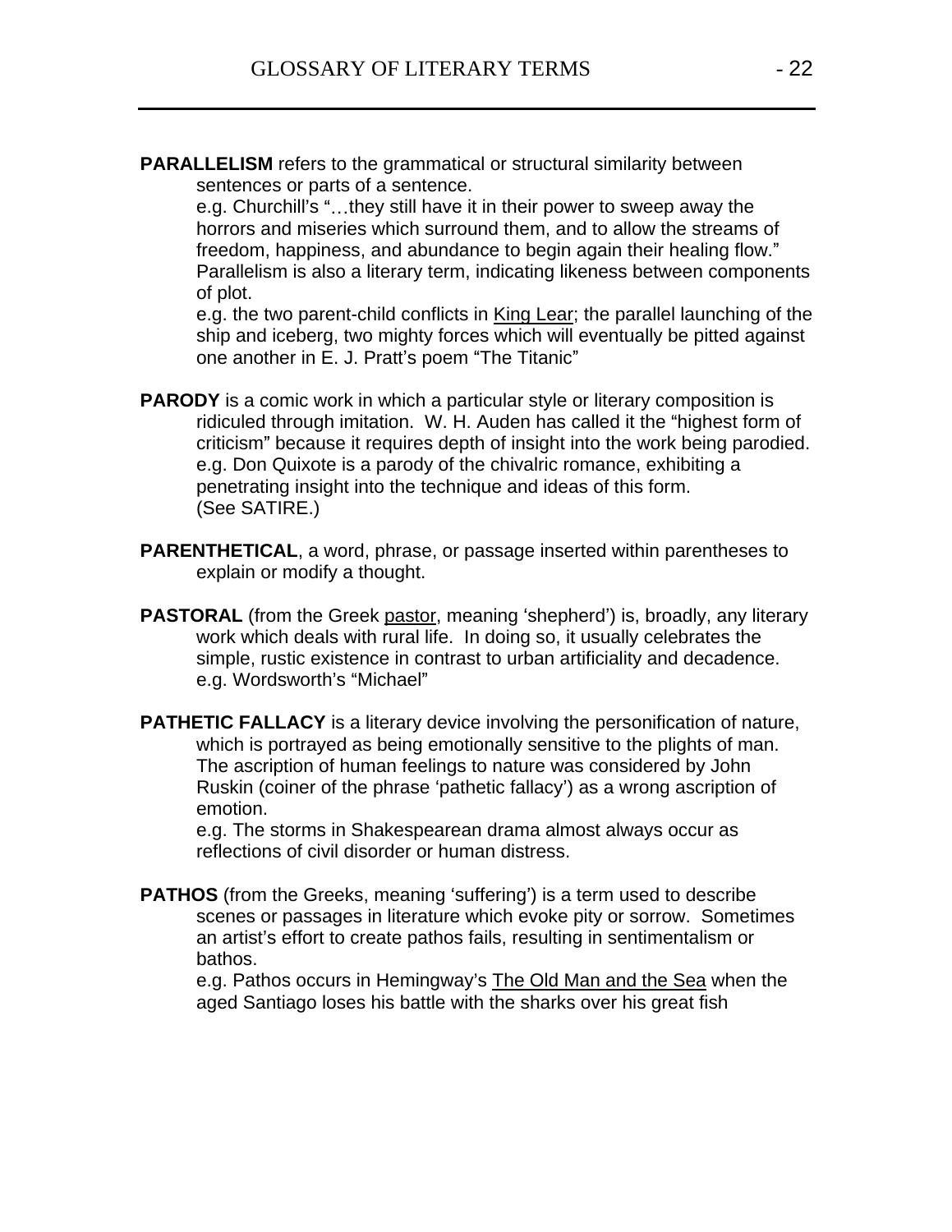**PENTAMETER**, a metrical line of five feet. (See also FOOT.)

O star / of morn / ing and / of lib / erty! O bring / er of / the light, / whose splen / dor shines Above / the dark / ness of / the Ap / pennines Forerun / ner of / the day / that is / to be! Longfellow, "Divina Commedia"

- **PERIODIC SENTENCE** is one in which the important part of the sentence is held back until the end. Usually, a long series of clauses and/or phrases provides a buildup to this climax. The periodic sentence can be used to create suspense.
- **PERSONA**, the mask or voice which a writer assumes in a particular work. Persona is derived from a Latin word meaning "mask." Eliot is the author of "The Love Song of J. Alfred Prufrock," but the persona is Prufrock, through whom Eliot speaks. In "The Devil and Tom Walker," Irving has assumed a voice or persona, gently ironic, somewhat indulgent , in telling the story.
- **PERSONIFICATION** is a type of imagery where human qualities are attributed to non-human phenomena.

e.g.. Shakespeare's "The earth's a thief that feeds and breeds."

- **PERSUASION** is writing designed to influence a person, through reasoning or argument, to perform an action.
- **PLOSIVES** are the sounds designated by the letters 'b', 'p', 'd', and 't'.
- **PLOT**, in the simplest sense, a series of happenings in a literary work; but the word is often used to refer to the action as it is organized around a CONFLICT and builds through complication to a CLIMAX followed by a DENOUEMENT or resolution.
- **POETIC JUSTICE** occurs at the end of a drama or story, at which time the good are rewarded and the evil punished. Justice of this nature occurs in most western and spy dramas where the rewards and punishments are fastidiously appropriate.
- **POETIC LICENSE** is the freedom to violate normal conventions of language or truth in the interests of forceful writing. The nongrammatical structures in poetry (meter, rhyme, unorthodox word choice and order, etc.) exemplify this license. Other examples of poetic license are the nonpunctuated stream of consciousness passages in prose and distortions of historical fact. The contract of the contract of the contract of the contract of the contract of the contract of the contract of the contract of the contract of the contract of the contract of the contract of the contract of the cont
- **POINT OF VIEW** refers to the perspective from which the events in a short story, poem, or novel are narrated.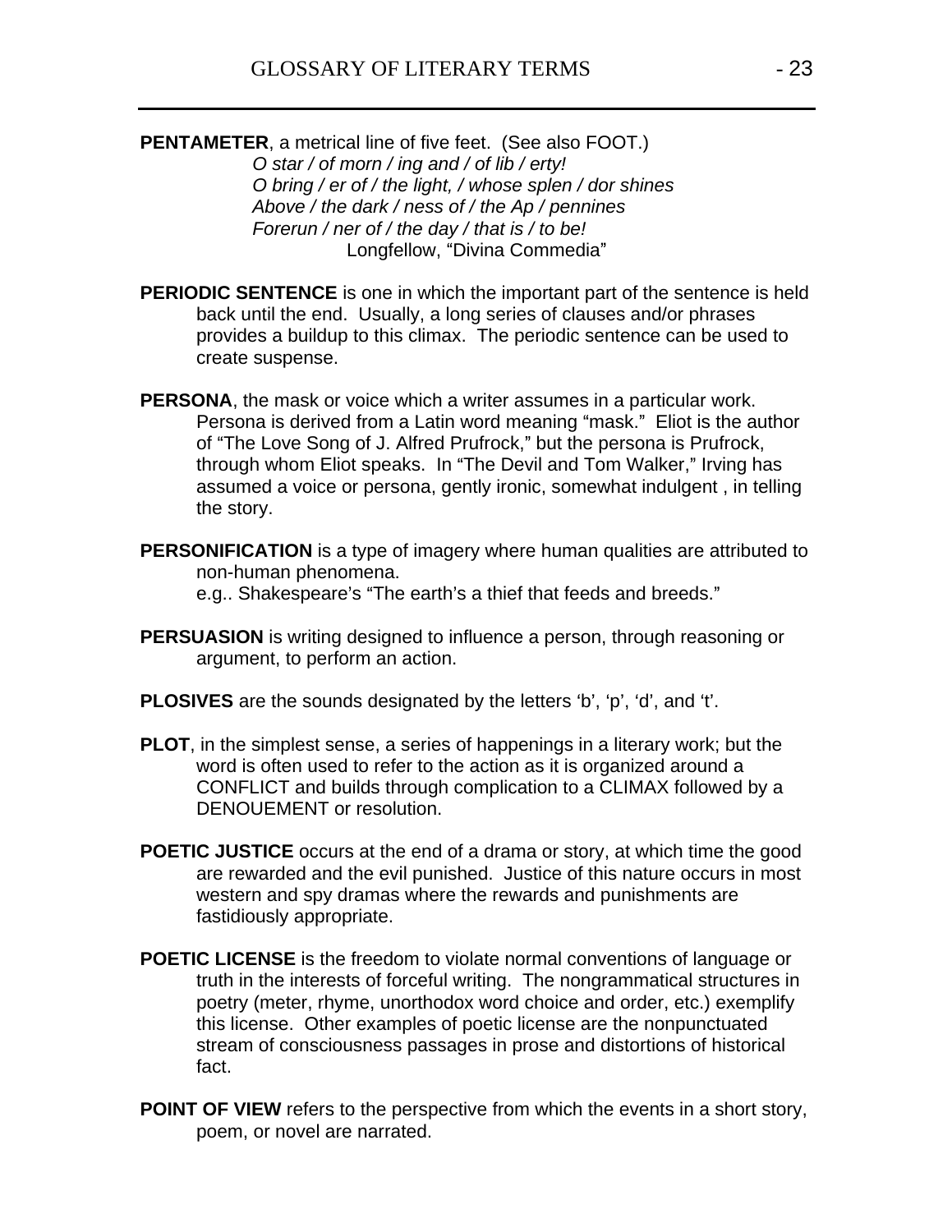- **EMOTIONAL POINT OF VIEW** refers to the mood of a literary work.
- **MENTAL POINT OF VIEW** refers to the degree to which a narrator can determine the thoughts of the characters in a story.
- **PHYSICAL POINT OF VIEW** refers to the narrator's, and therefore the reader's physical position in a scene.
- **POINT OF VIEW**, the relationship assumed between the teller of a story, and the characters in it. The teller, or NARRATOR, may be a character, in which case the story is told from the first person point of view, as in "In Another Country". A writer who describes, in the third person, both the thoughts and actions of one or all of the characters is said to use the **omniscient point of view.** "The First Seven Years" is told from the omniscient point of view. Writers who confine themselves in the third person, to describing thoughts and actions of a single character are sometimes said to use the **limited omniscient point of view**. (See "The Jilting of Granny Weatherall".) An author who describes only what can be seen and heard, like a newspaper reporter, is said to use the **dramatic or objective point of view**. The narrator may then be a minor character in the story who plays the roles of eyewitness and confidant.
- **POST-MODERNISM**, a disputed term that occupies much recent debate about contemporary culture since the early 1980's. It refers generally to the phase of 20<sup>th</sup> century Western culture that succeeded the reign of modernism, more often applied to a cultural condition prevailing since the 1960's characterized by disconnected images and styles – most notably in television, advertising, commercial design and pop video. Post modernism may be seen as a continuation of modernism's alienated mood and disorientating techniques; however, the post modernist sees contemporary existence as absurd or meaningless (i.e. Kurt Vonnegut, Italo Calvino, Angela Carter, Jeanette Winterson). (Oxford Dictionary)
- **PREMISE**, in logic, is a statement assumed to be true and used to draw a conclusion.

| e.g. | Major Premise: | Children should go to school. |
|------|----------------|-------------------------------|
|      | Minor Premise: | John is a child.              |
|      | Conclusion:    | John should go to school.     |

**PROLOGUE** is a prefatory statement to a narrative or drama. It is usually a spoken or sung introduction to a stage performance. e.g. the opening sonnet of Shakespeare's Romeo and Juliet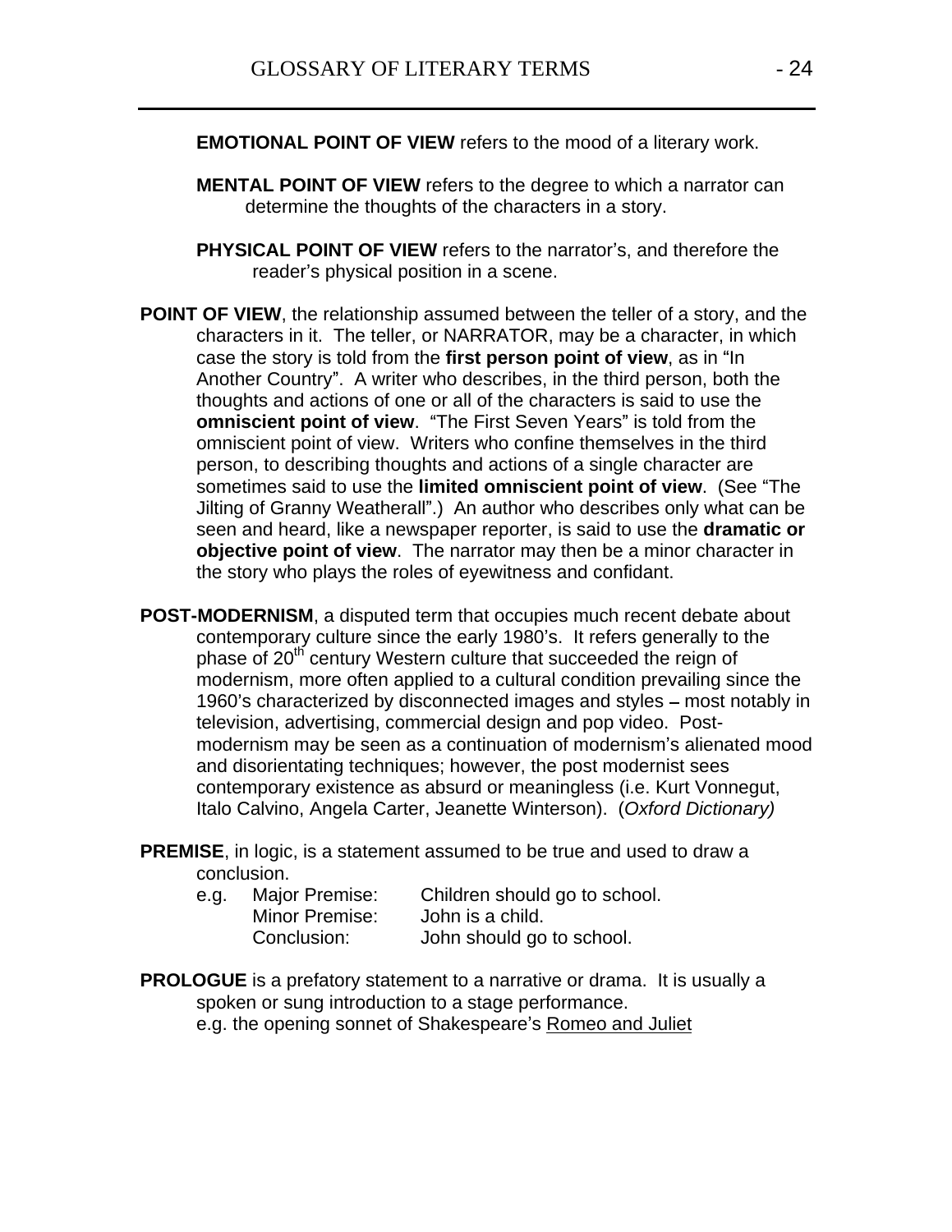- **PROPAGANDA**, writing that directly advocates a certain doctrine as the solution to some social or political problem. Writing that tends to support views opposite to one's own is most frequently termed propaganda, but the term should legitimately be applied to the advocation of any doctrine. Thomas Paine was writing propaganda in The American Crisis.
- **PROPOSITION** is what a writer has to say about his subject.

e.g. a writer's subject may be dogs; his proposition may be that dogs should be banned within city limits or it may be that every child should own a dog

- **PROSE POEM**, a piece of writing set down as prose but having the rhythms, language, and imaginative quality usually associated with poetry.
- **PROTAGONIST** is the central character of a drama or narrative.
- **PROVERB**, a brief, traditional saying that makes an observation on character or conduct or contains some bit of popular wisdom such as "Red sky at morning, sailors take warning" or "A watched pot never boils" or "Cold hands, warm heart." The contract of the contract of the contract of the contract of the contract of the contract of the contract of the contract of the contract of the contract of the contract of the contract of the contra

(Compare MAXIM and EPIGRAM.)

**PUN** is a play on words having similar sounds but different meanings, usually for comic effect. It is the simultaneous use of two or more different senses of the same word, or different words with the same sound. Puns are used for expressive or humorous effect, as in the following epitaph:

> In her eyes, the love light lies; and lies and lies, and lies.

- **PURPLE PASSAGE** is a heightening of emotion and language (usually intentional) so that a literary passage stands out from its surrounding context. The term is also used derogatorily as a synonym for 'melodramatic' as in the overplayed last pages of Dickens' A Tale of Two <u>Cities</u>.
- **PURPOSE** is the reason a writer has for writing a particular piece of work. Sometimes a writer may have more than one purpose in any particular passage. The contract of the contract of the contract of the contract of the contract of the contract of the contract of the contract of the contract of the contract of the contract of the contract of the contract of the c

e.g. Corey Ford's essay "How to Build an Outdoor Fireplace" is intended to entertain as well as to propose that outdoor living should be left to the fools.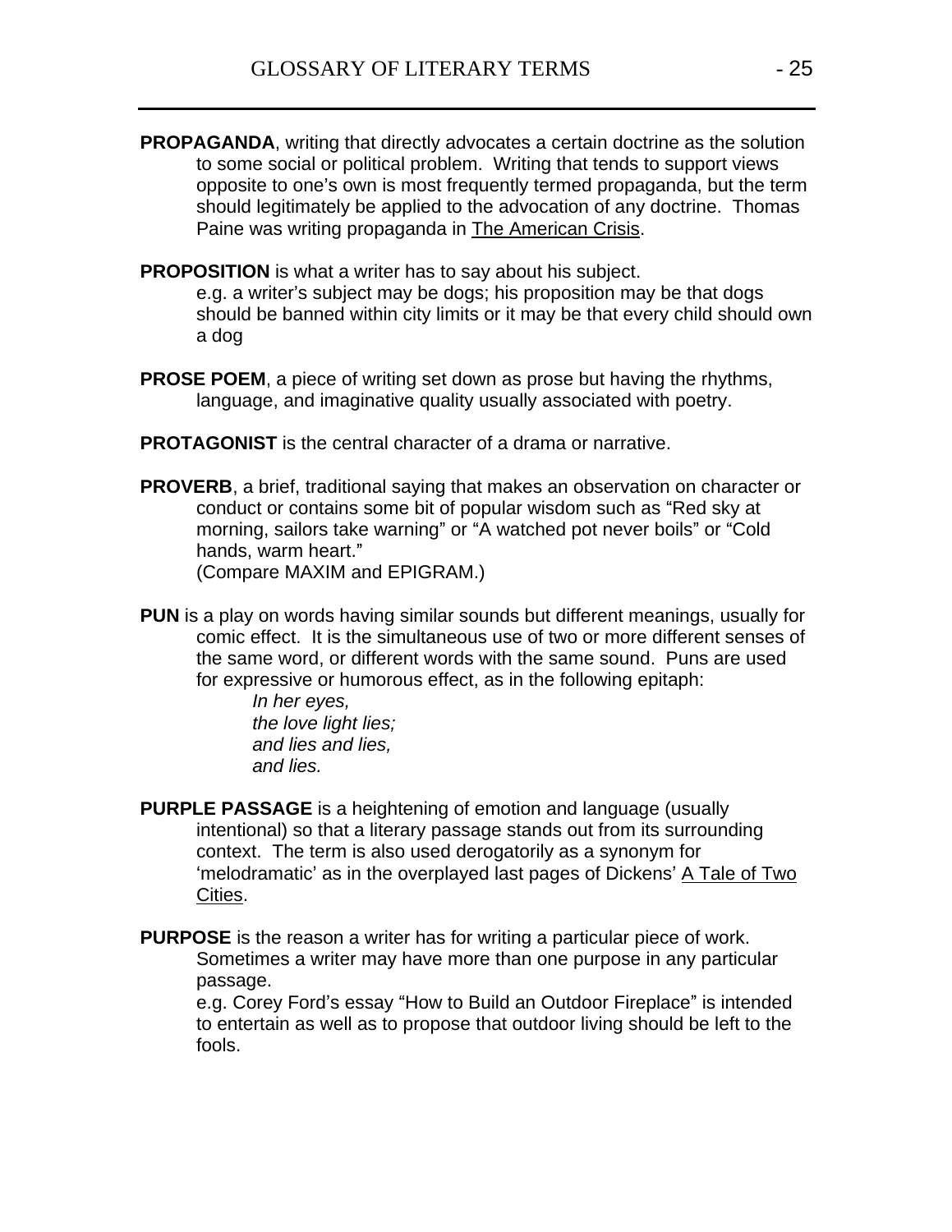- **QUATRAIN, verse STANZA of four lines, as in the following epitaph. Emerson's** poem "Brahma" is written in quatrains, as are Robinson's poems "Miniver Cheevy" and "Richard Cory".
- **QUIXOTIC** is an adjective referring to any character who is a bungling idealist. The term is derived from Cervantes' hero Don Quixote, who possessed these qualities.

e.g. Henrik Ibsen's Hjalmar Ekdal in The Wild Duck; Al Capp's Fearless Fosdick

- **REALISM** is a general term which is applied to writers who are concerned with presenting life as it actually is, not as they or their reader would like it to be. Protest against realism, however, often comes from the romanticist and the idealist, who hold that the realist approach tends to ignore the power and beauty of the inner and the unseen.
- **REFRAIN**, the repetition of one or more lines in each STANZA of a poem. Clementine" has a refrain. The state of the state of the state of the state of the state of the state of the state of the state of the state of the state of the state of the state of the state of the state of the state of
- **REGIONALISM**, the emphasis in fiction on the dialect, dress, customs, and traditions of a particular region and on the effect that setting has on character development. In "A Wagner Matinee," Aunt Georgiana's character is revealed through descriptions of her life on a Nebraska homestead. Local colour writing, as practiced by Bret Harte, Kate Chopin, and Mary Wilkins Freeman during the 1800s, was a less-complex form of regional writing which described the West, the South, and New England, respectively.
- **REPARTEE** is a series of quick and skillful replies occurring in a contest of wits between two or more people. e.g. Oscar Wilde's "The Importance of Being Earnest"
- **REPETITION** is a rhetorical device in which words, sounds, and ideas are used more than once for the purpose of enhancing rhythm and creating emphasis. There is also repetition of a non-rhetorical sort in much literature; within an overall narrative (modes of darkness in Conrad's Heart of Darkness) or within a people's entire cultural heritage (in the myth of the hero-redeemer).
- **RHETORIC** is the skillful manipulation of language. Some of the favourite devices used towards this end are antithesis, balance, climax, contrast, inversion, juxtaposition, parallelism, periodic sentences, repetition, rhetorical question. Poetic techniques involving rhythm, sound, and imagery are often a part of a writer's or speaker's rhetorical equipment as well.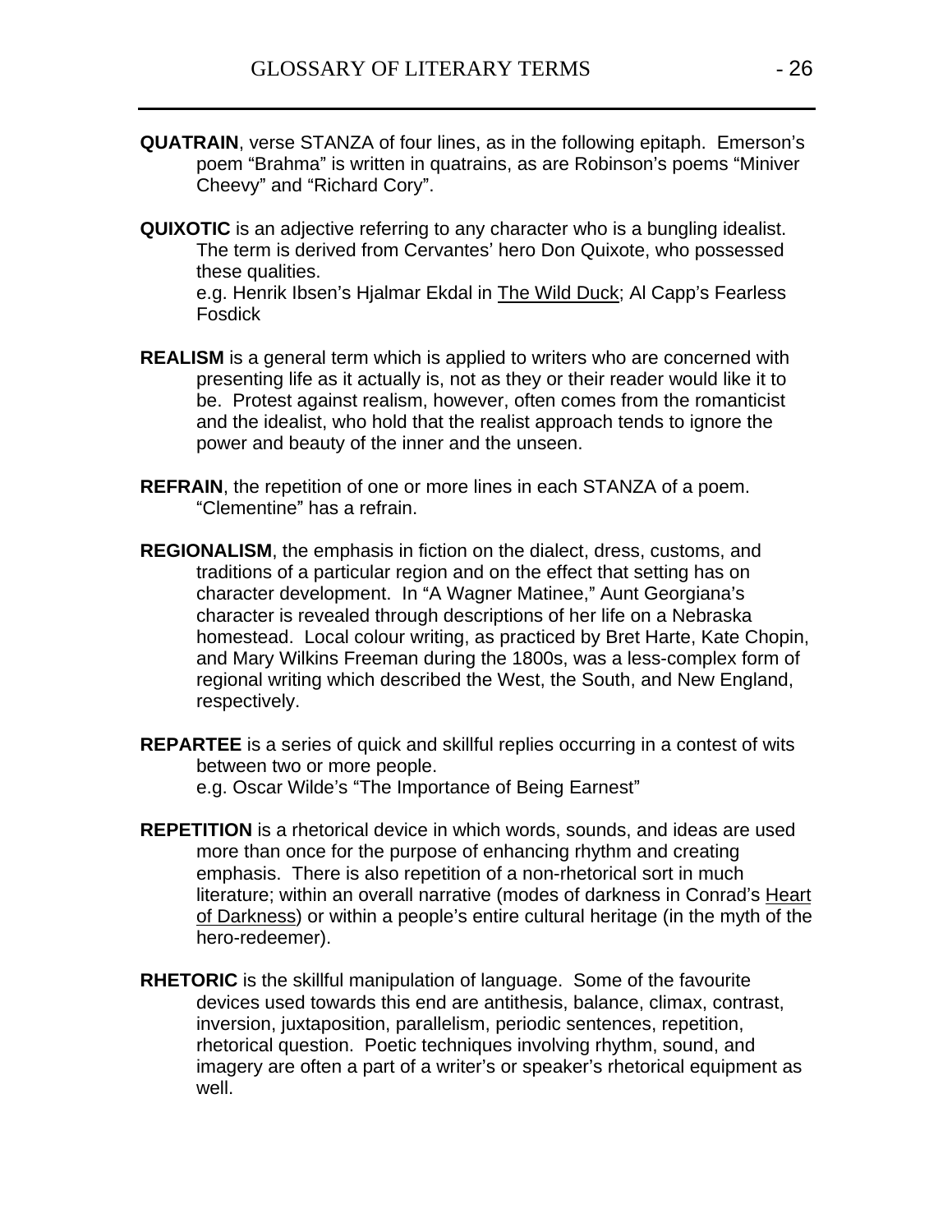**RHETORICAL QUESTION** is one which expects no answer. Instead, it is used to draw attention to a point and is generally stronger than a direct statement. The contract of the contract of the contract of the contract of the contract of the contract of the contract of the contract of the contract of the contract of the contract of the contract of the contract of the

e.g. Mark Antony's "Did this in Caesar seem ambitious?" is rhetorical. Mark Antony is not really questioning; he is accusing.

- **RHYME**, exact repetition of sounds in at least the final accented syllable of two or more words. (See also INTERNAL RHYME, END RHYME, and SLANT RHYME.)
- **RHYME SCHEME**, any pattern of rhyme in a STANZA. For purposes of study, the pattern is labeled as shown below, with the first rhyme labeled a, as are all the words rhyming with it; the second rhyme labeled b, the third rhyme labeled c, and so on.

| And what is so rare as a day in June?     |  |  |  |  |
|-------------------------------------------|--|--|--|--|
| Then, if ever, come perfect days;         |  |  |  |  |
| Then Heaven tries earth if it be in tune, |  |  |  |  |
| And over it softly her warm ear lays;     |  |  |  |  |
| Whether we look, or whether we listen,    |  |  |  |  |
| We hear life murmur, or see it glisten;   |  |  |  |  |
| Lowell, "The Vision of Sir Launfal        |  |  |  |  |

- **RHYTHM**, the arrangement of stressed and unstressed syllables in speech or writing. Rhythm, or METER, may be regular, taDUM, taDUM, taDUM, or it may vary within a line or work. The four most common meters are IAMB or iambus, TROCHEE, ANAPEST, and DACTYL.
- **RISING ACTION** refers to the building up of events and conflicts in a drama or narrative which leads eventually to the climax.

**ROMANTICISM**, unlike REALISM, Romanticism tends to portray the uncommon. The material selected tends to deal with extraordinary people in unusual experiences. In Romantic literature there is often a stress on the past and an emphasis on nature.

e.g. Wordsworth "It is a Beauteous Evening" and Keats' "Ode to a Nightingale

**RUN-ON LINE**, a line in which the thought continues beyond the end of the poetic line. There should be no pause after 'might' in the stanza below, the unbroken rhythm making a run-on line.

> Oh, dumb be passion's stormy rage, When he who might Have lighted up and led his age, Falls back in night.

Whittier, "Ichabod" and the state of the state of the state of the state of the state of the state of the state of the state of the state of the state of the state of the state of the state of the state of the state of the

(See ENJAMBEMENT.)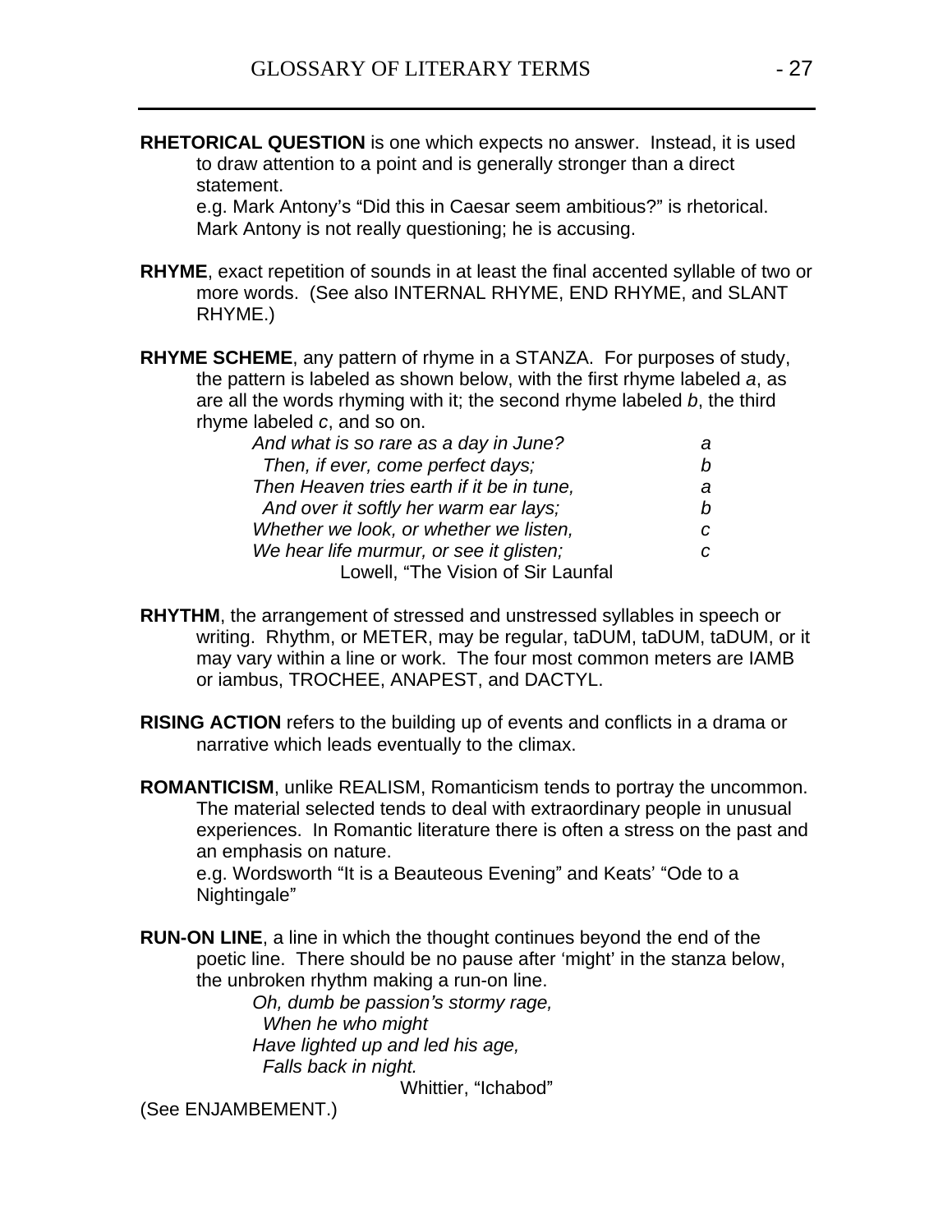- **SARCASM**, the use of language to hurt, wound, or ridicule. It is less subtle in TONE than IRONY.
- **SATIRE** is any work which criticizes people, ideas, or institutions by holding them up to ridicule. It usually differs from other forms of laughter-evoking literature in its more serious content. e.g. Johnathan Swift's "A Modest Proposal"; Joseph Heller's Catch 22; Franz Kafka's <u>The Trial and the Trial and the Secondary School and the Secondary School and the Secondary School and the Secondary School and the Secondary School and the Secondary School and the Secondary School and the </u>
- **SCANSION** is the determination of the number and kind of poetic feet in a line of poetry. The contract of the contract of the contract of the contract of the contract of the contract of the contract of the contract of the contract of the contract of the contract of the contract of the contract of the co
- **SENSORY IMAGES** are impressions derived from literary passages; visual (sight), auditory (hearing), olfactory (smell), gustatory (taste), tactile (touch), thermal (heat), kinesthetic (motion).
- **SENTIMENTALISM** is the excessive play by a work on the pity and sympathy of a reader or audience.
	- e.g. television soap operas
- **SETTING**, the time (both time of day or season and period in history) and place in which the action of a NARRATIVE occurs. The setting may be suggested through DIALOGUE and action, or it may be described by the NARRATOR or one of the characters. Setting contributes strongly to the MOOD or ATMOSPHERE and plausibility of a work. The detailed, precise description of the swamp in "The Devil and Tom Walker," for example, convinces us that if the devil is ever going to appear in the flesh, he will do so in this fiendish setting.
- **SIBILANTS** are the sounds designated by the letters 's', 'z', 'sh', and 'zh'. A passage containing an abundance of these sounds is said to have SIBILANCE.
- **SIMILE** is a figure of speech in which the words 'like' or 'as' are used to effect a comparison.

e.g. Dylan Thomas' "Fern Hill"; "Though I sang in my chains like the sea" and "fire green as grass"

**SLANT RHYME**, rhyme in which the vowel sounds are not quite identical, as in the first and third lines that follow:

> By the rude bridge that arched the flood, Their flag to April's breeze unfurled, Here once the embattled farmers stood And fired the shot heard round the world. Emerson, "Concord Hymn"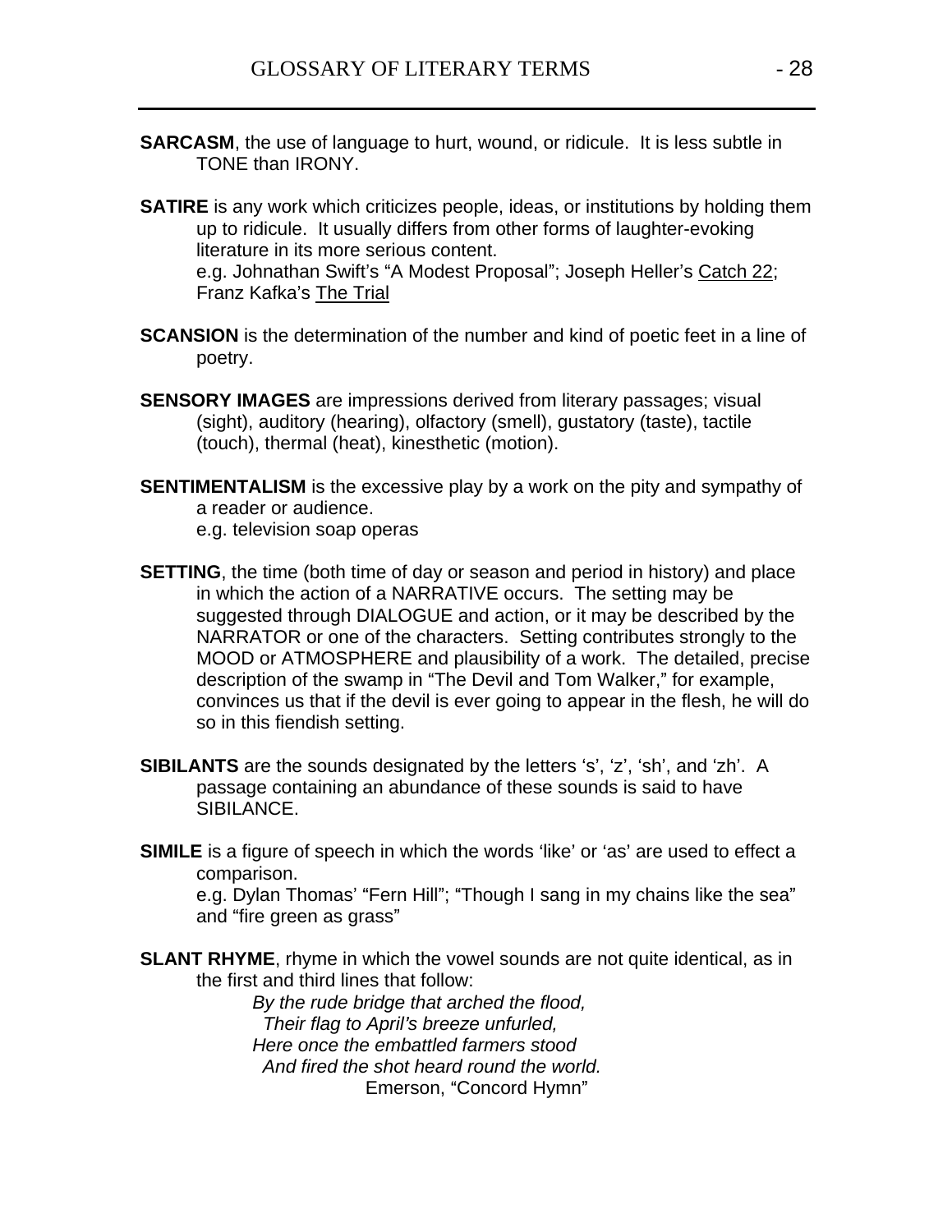- **SOLILOQUY** is a speech made by a character alone on the stage. The device is used to reveal to the audience the private workings of a central character's mind and to fill in important background information. It can also provide motivation or foreshadow future events. The soliloquy, popular in Elizabethan drama, has almost disappeared in the modern drama.
- **SONNET**, a LYRIC poem with a traditional form of fourteen IAMBIC PENTAMETER lines. Sonnets fall into two groups, according to their RHYME SCHEMES. The Italian or Petrarchan (after the Italian poet Petrarch) sonnet is usually rhymed abbaabba/cdecde (with variations permitted in the cdecde rhyme scheme), forming basically a two-part poem of eight lines (octave) and six lines (sestet) respectively. These two parts are played off against each other in a great variety of ways. See "Whoso List to Hunt." The *English* or Shakespearean sonnet is usually rhymed abab/cdcd/efef/gg, presenting a four-part structure in which an idea or theme is developed in three stages and then brought to a conclusion in the COUPLET. See Shakespeare's sonnets.
- **SPONDEE**, a metrical FOOT of two accented syllables ("). It serves occasionally as a substitute foot to vary the meter, as in the first foot below: Tom, Tom,  $/$  the pi  $/$  per's son...
- **SPOONERISM** is a term used to describe the reversal of initial sounds in two consecutive words; used to elicit laughter. e.g. Cinderella retold "the sugly isters" or "sisty uglers"
- **STANZA**, a group of lines which form a division in a poem.
- **STEREOTYPE**, a conventional character, plot, or setting, which thus possesses little or no individuality. There are some situations, characters, and settings that are frequently predictable, usually because of the author's treatment. Examples of such stereotypes include "the dead body in the library," "the wandering, lone hero," or "the poet starving in a garret."
- **STOCK CHARACTERS** are characters whose type and role have occurred frequently in fiction. The villain, the hero, and the chaste young woman all conform to a certain personality pattern and have done so from the eras previous to the Elizabethan tragedy to the modern melodrama. The equally typical situations in which they find themselves are called STOCK SITUATIONS. In order to make stock characters successful, the writer must effectively combine the unique with the typical. The success of the presentation of stock material depends on not relying on it as an end in itself, but using it as a skeletal frame for something more substantial. e.g. Hamlet and Iago are well-known Renaissance types: the melancholic thinker and the Italian conspirator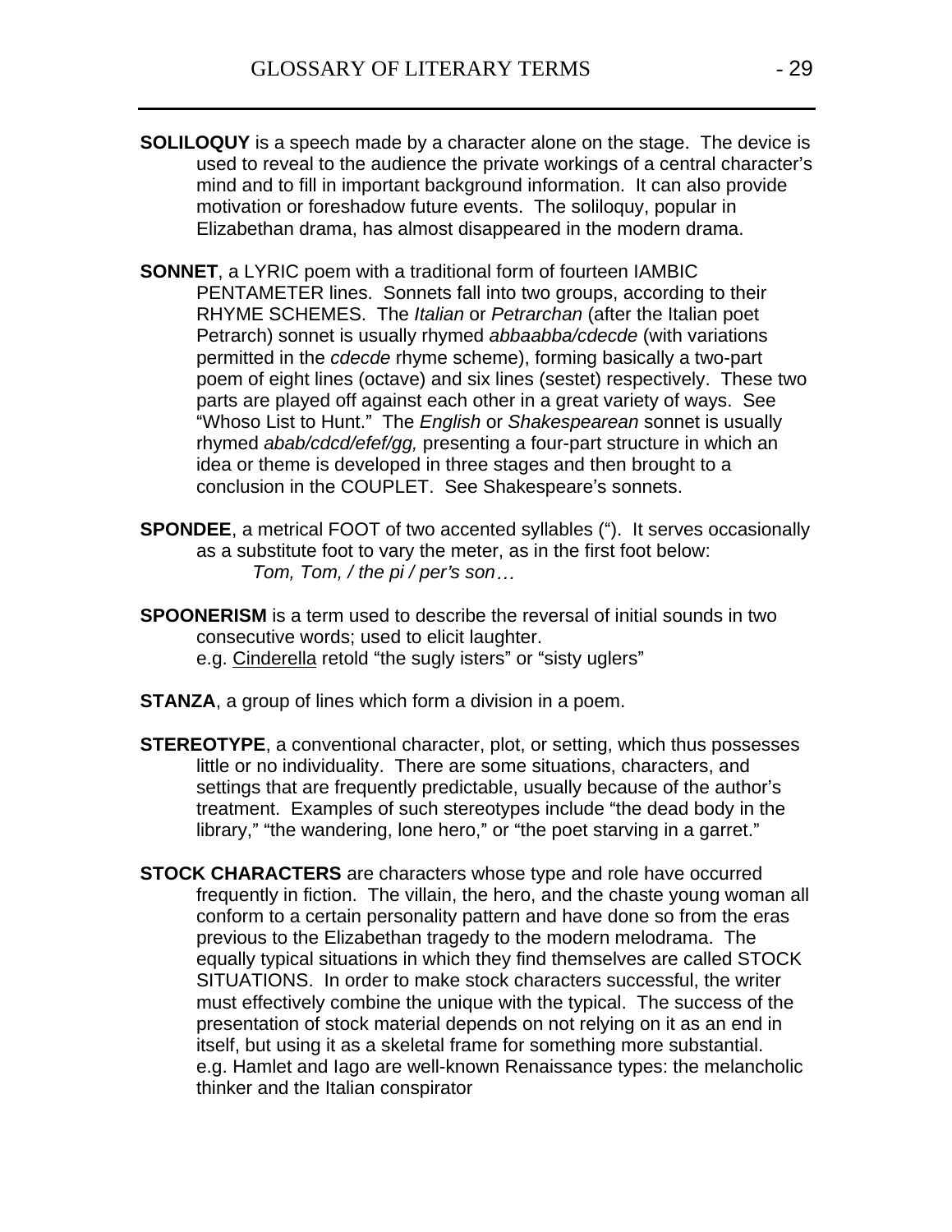- **STOICISM** is a classical school of philosophy which teaches that virtue and happiness depend on an unflinching resignation to the laws of the universe. 'Stoical' is a term which has since come to be applied generally to any human behaviour which exhibits quiet, unbreakable courage. e.g. Ernest Hemingway's heroes
- **STREAM OF CONSCIOUSNESS** is a narrative style which ignores the usual grammatical and logical patterns of writing in order to portray the actual flux and rhythm of a character's thoughts. All the mental associations and feelings connected with an event or object in the fictional character's life are recorded by the author in a 'stream' of impressions, without conventional punctuation or sentence structure. The result is a flow of language which often seems chaotic, but may be rich in its implications and truer to actual thought than more orthodox syntax of the ordinary internal monologue.

e.g. Katherine Anne Porter's Pale Horse, Pale Rider; James Joyce's Ulysses; Salinger's Catcher In The Rye

- **STYLE** is the way in which an author expresses what he has to say. It is analyzed in terms of the writer's use of sound, diction, sentence structure, rhythm, and imagery.
- **SUBJECT** is the thing or idea about which a writer writes.
- **SUBPLOT** is a minor plot in a story, related to the major plot and often developing parallel to it. Despite the wide and effective use of subplot in drama, Aristotle condemned it in his Poetics as faulty technique and a violation of unity of plot.

e.g. the relationship between Gloucester and his sons in King Lear is a subplot which, besides being of interest in itself, mirrors, promotes, and intensifies the movement of the main plot involving King Lear and his daughters. The contract of the contract of the contract of the contract of the contract of the contract of the contract of the contract of the contract of the contract of the contract of the contract of the contract of the

- **SUSPENSE** is the tension and anxiety felt by the audience towards one or more characters whose fate is uncertain. Suspense is aroused at various critical moments of the rising action, during which time the audience (or reader) feels an intensified emotional identification with some of the characters. **Example 2008 Characters**.
- **SYLLOGISM**, a form of logical argument that derives a conclusion from two premises.

e.g. all poets are alcoholics, Jane is a poet, therefore, Jane is an alcoholic.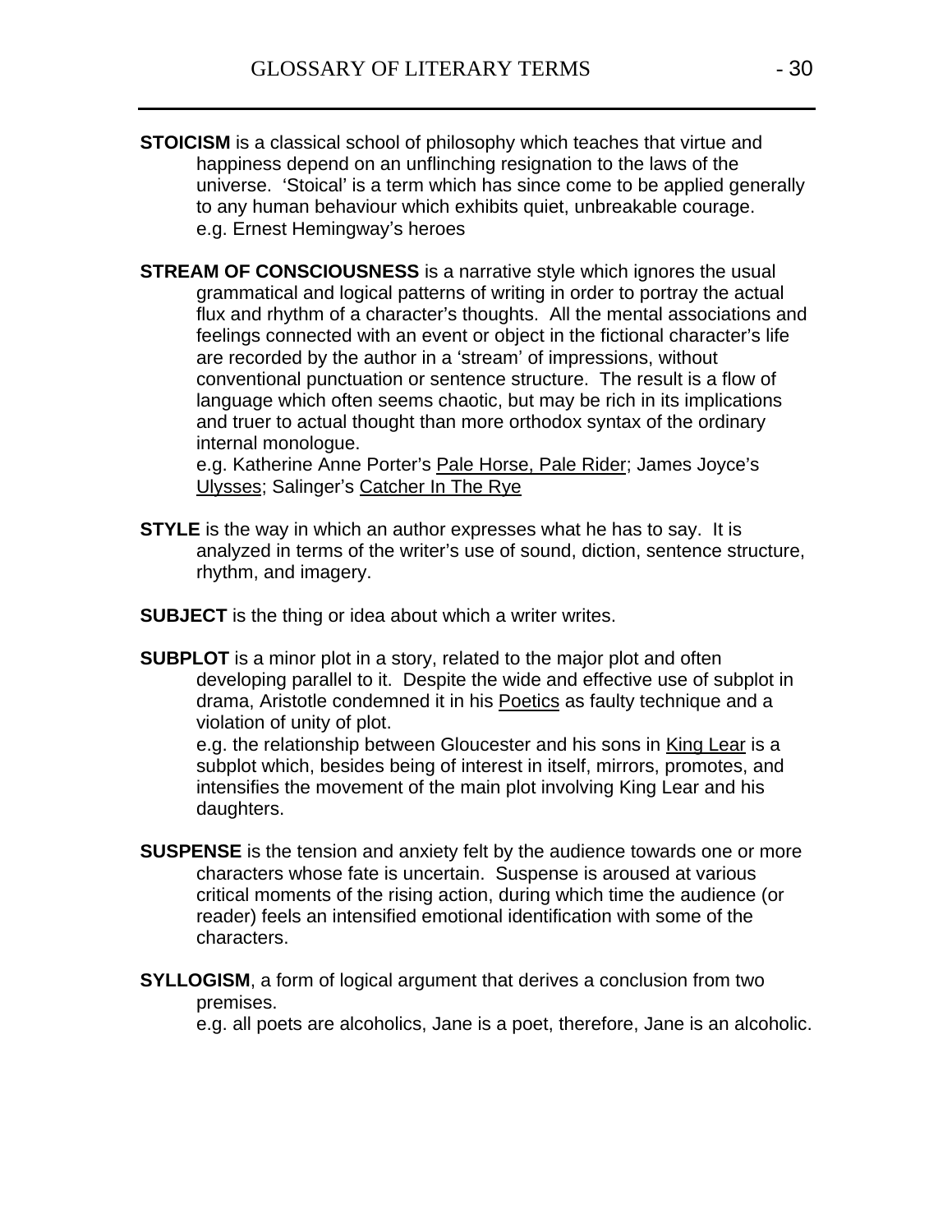- **SYMBOL** is a concrete entity standing for some general idea (a cross is the idea of Christianity). In literature, symbols may be conventional or personal. Some important conventional symbols are the elements of fire and water (for passion and redemption respectively); the colours white, grey, green, black (for purity, dullness, fertility or immaturity, and evil respectively); the names of any number of mythical heroes (for whatever quality the figures in question most exemplify); light (for goodness or wisdom); the rose (for love); natural storms (for human agony and disorder). Like mythology, to which it is closely related, symbolism is a crucial part of artistic communication.
- **SYMBOLISM**, the use in literature of objects or events to represent something other than themselves, frequently abstract ideas or concepts. In "The Chambered Nautilus," the shell symbolizes the body and the animal in the shell, the soul.
- **SYNECHDOCHE** is a figure of speech in which
	- 1. a part of something is used to represent the whole (all hands on deck)
	- 2. a whole is used to represent a part (Canada met the Soviet Union at hockey)
	- 3. the material from which something is made is used for the thing itself (the quarterback threw the pigskin fifty yards downfield).
- **SYNTHESIS** is the bringing together of varied elements by some unifying design. e.g. a discussion of several of Shakespeare's plays under the unifying subject of imagery **the contract of imagery**  $\sim$
- **TALL TALE**, a humourous, simple NARRATIVE which recounts extraordinary, impossible happenings. A distinctly American Genre, it originated on the American frontier when "yarn-spinners" passed on the legendary feats of such folk heroes as Paul Bunyan and Babe the Blue Ox, Mike Fink (the Mississippi Riverman), and John Henry. The tall tale found its way into the American Literary tradition after the Civil War, and its form is preserved in "The Celebrated Jumping Frog of Calaveras County."
- **TECHNIQUE**, the craftsmanship used by an author to give a work form and meaning. Also a specific literary device, such as SYMBOLISM or SATIRE, may be referred to as a technique.
- **TERCET**, a stanza of three rhyming lines:

Maiden! With meek, brown eyes, In whose orbs a shadow lies Like the dusk in evening skies! Longfellow, "Maidenhood"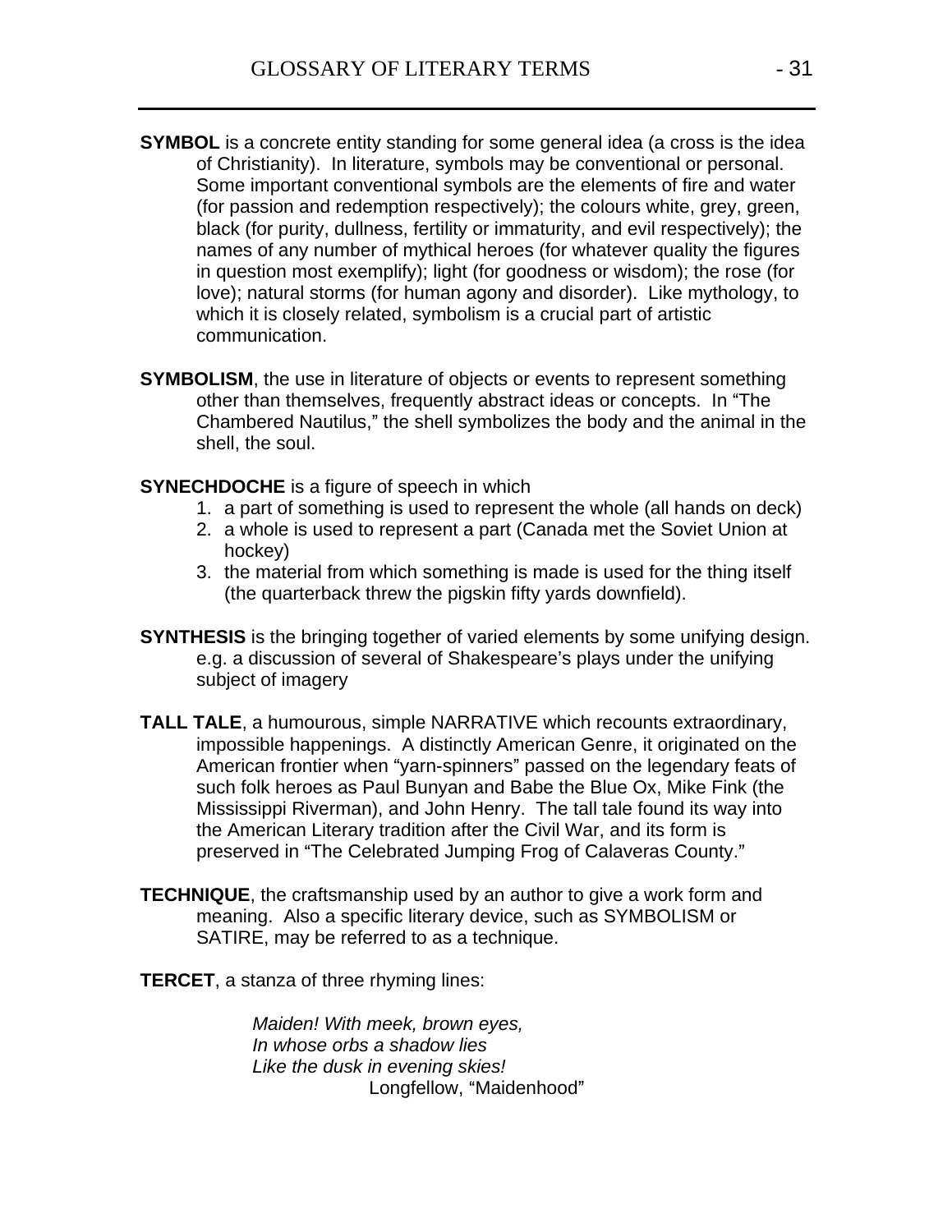## **TETRAMETER**, a metrical line of four feet:

One au / tumn night, / in Sud / bury town, Across / the mead / ows bare / and brown. Longfellow, "Tales of a Wayside Inn"

- **THEME** of any work of art is the main unifying idea behind the plot, character, and setting.
- **THESIS** is the author's opinion about his subject. (see PROPOSITION)
- **TONE** is a manner of speaking or, in writing, the spirit or character which suggests a writer's attitude. Although tone in speech is indicated by pitch as well as by words, in writing it is indicated by diction alone.

**TOPIC** (see SUBJECT)

**TRAGIC FLAW** (see HAMARTIA)

- **TRAGEDY**, dramatic or narrative writing in which the main character suffers disaster after a serious and significant struggle but faces his or her downfall in such a way as to attain heroic stature.
- **TRANSCENDENTALISM**, a mystical philosophy which expresses the belief that within human beings there is an insight or intuition which transcends sensory experience and logic and makes it possible to recognize universal truths. Romantic idealism and self-determination are characteristics of transcendental writing. The works of Emerson and Thoreau are representative of American Transcendentalism.

**TRANSITIONAL DEVICES** are devices for achieving clarity between two ideas or subjects. Some transitional devices are pronouns, relative pronouns, subordinate and coordinate conjunctions, adverbial conjunctions, parallelism, and repetition.

**TRIMETER**, metrical line of three feet:

Oft to / his fro / zen lair Tracked I / the gris / Iv bear ... Longfellow, "The Song of Hiawatha"

**UNITY** is a singleness of idea. It involves relating everything relevant to a topic and eliminating everything that is irrelevant.